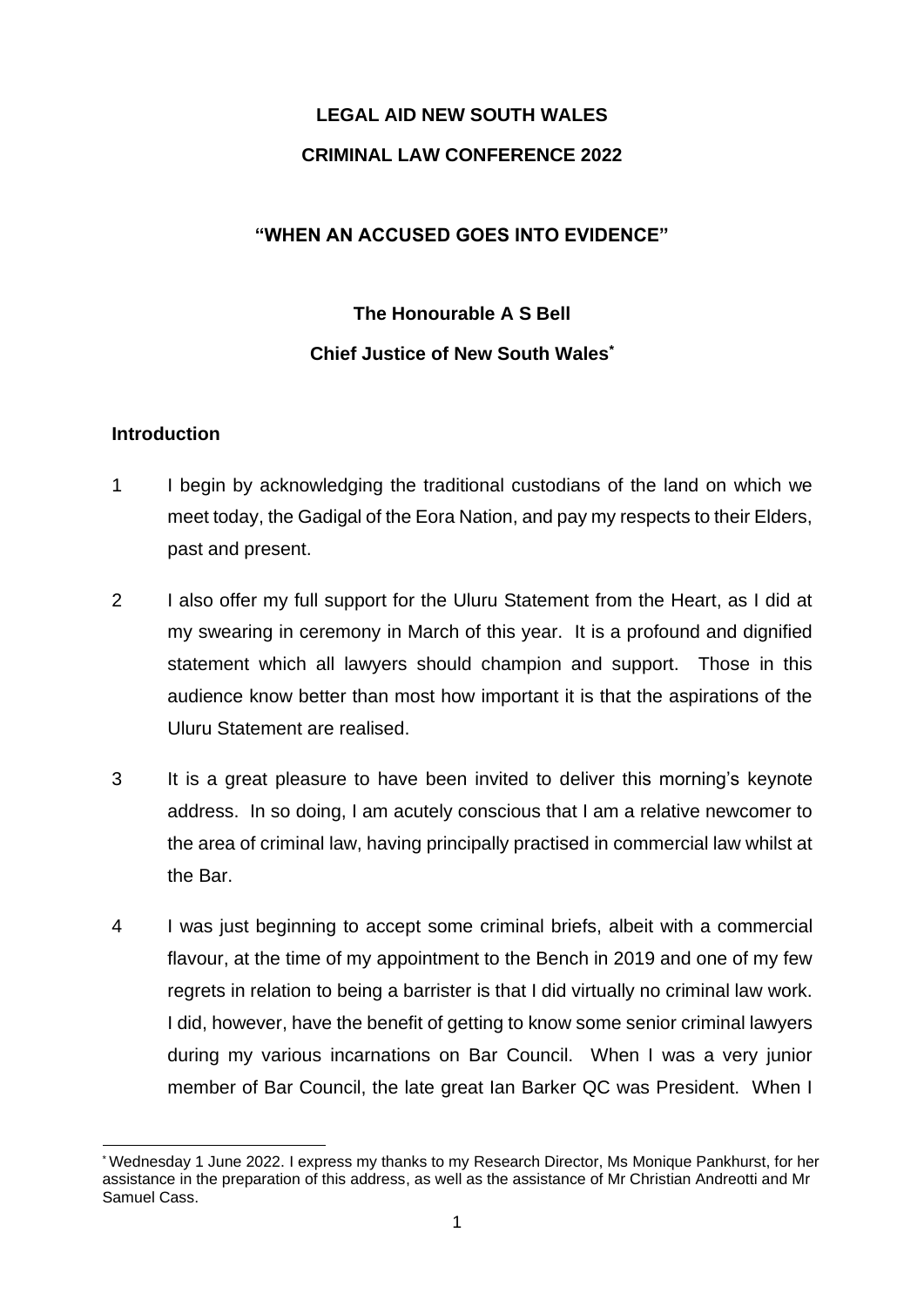returned to Bar Council many years later, Philip Boulten SC was in the Chair and was an outstanding President, as more recently still was Tim Game SC, that deeply respected criminal lawyer. Tim steered the Bar through the worst of the pandemic with great fortitude and skill. Most recently, the Bar has been led by Michael McHugh SC and Gaby Bashir SC, both senior and experienced criminal law practitioners.

- 5 I have now also had three and a half years sitting regularly on the Court of Criminal Appeal where I have found the quality of advocacy to be almost universally excellent on both sides of the record. And it is not only the barristers who stand out for praise. In his swearing in speech, Justice Mark Ierace went out of his way to "acknowledge the professionalism of the solicitors of Legal Aid New South Wales, some of whom instructed me for periods of more than ten years". His Honour said that "[t]hey are without peer in their skill and dedication." I have no doubt that that observation was well made.
- 6 The work of criminal lawyers, both as solicitors, solicitor advocates and at the Bar, is demanding and, on the defence side, where resources are scarce, I am acutely aware of how hard defence lawyers work for remuneration, which is a far cry from that received by those in commercial practice. That is a measure of your dedication, commitment to the administration of justice and principled belief that people charged with criminal offences are entitled to a fair trial and competent representation. This often results in what is in effect and substance hours of unpaid additional work in aid of an accused. That work is a testament both to professionalism and, in many cases, great compassion and sensitivity since, as we all know, whilst some criminal activity is driven by greed and selfishness, much criminal conduct is at least contributed to by systemic societal problems, cycles of disadvantage (often severe) and mental health issues.

#### **An important preliminary observation**

7 Before turning to my topic, I wish to take this opportunity to say something on the public record about the late Judge Peter Zahra SC, whom many of you will have known or at the very least known of, and who tragically died only a couple of weeks ago mid-trial and in his 16<sup>th</sup> year on the District Court Bench. Apart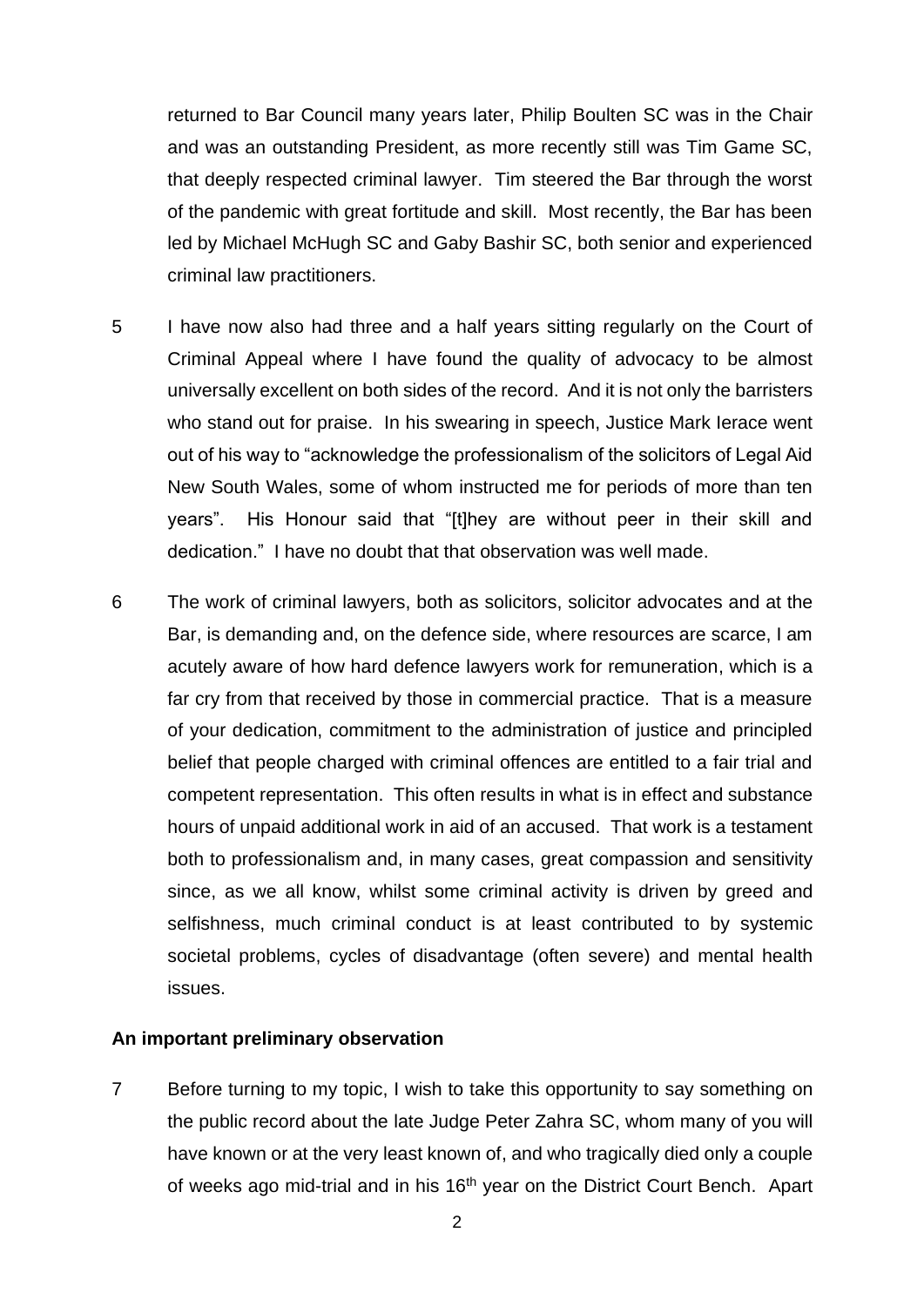from the personal tragedy for his family and friends, the loss of a senior, vastly experienced judge is a very significant loss to the community. Wisdom and judgment of the kind he personified cannot just be plucked from the shelf and instantly replaced.

- 8 Peter Zahra was one of many senior judges in this State who have come up through Legal Aid and the Public Defenders. In delivering her eulogy, Judge Leonie Flannery SC recorded that, in his late 20s, Judge Zahra commenced a six- or seven-year period "managing a punishing workload at Blacktown Local Court single-handedly" before moving to the Inner City Local Courts and becoming the Senior Solicitor at Central, the Custody Court. After a period with the DPP, he moved to the Public Defenders, and was appointed Deputy Senior Public Defender in 1999 and Senior Public Defender two years later, taking silk after only 11 years at the Bar.
- 9 Peter Zahra's career exemplified Legal Aid's rich tradition of producing accomplished lawyers that go on to lead in the profession. It is important to put on the record aspects of that tradition, not just for the sake of it but also to illustrate how the valuable work of legal aid lawyers and the skills honed in its undertaking have long term benefits for the wider administration of justice in New South Wales.
- 10 For example, in the Supreme Court, Justice Peter Johnson, who will shortly retire to take up the important position of Law Enforcement Conduct Commissioner, and Justice RA Hulme, who together have been the mainstay of the Court of Criminal Appeal for many years and undertaken some of the heaviest lifting in the Common Law Division of the Supreme Court, both commenced their careers in the forerunners to Legal Aid.
- 11 Justice Johnson's work as a legal aid solicitor between 1976 and 1982 provided a grounding in the real world of criminal law. For him, the colour of the courts added to the black letters found in law books. Notably, although his work in this area was a long time ago, his Honour maintains that his memories and experiences of those times have had a significant and ongoing influence upon his life and practice of the law, including years spent in the Hurstville Legal Aid office with the late, great criminal barrister, Paul Byrne SC. His Honour holds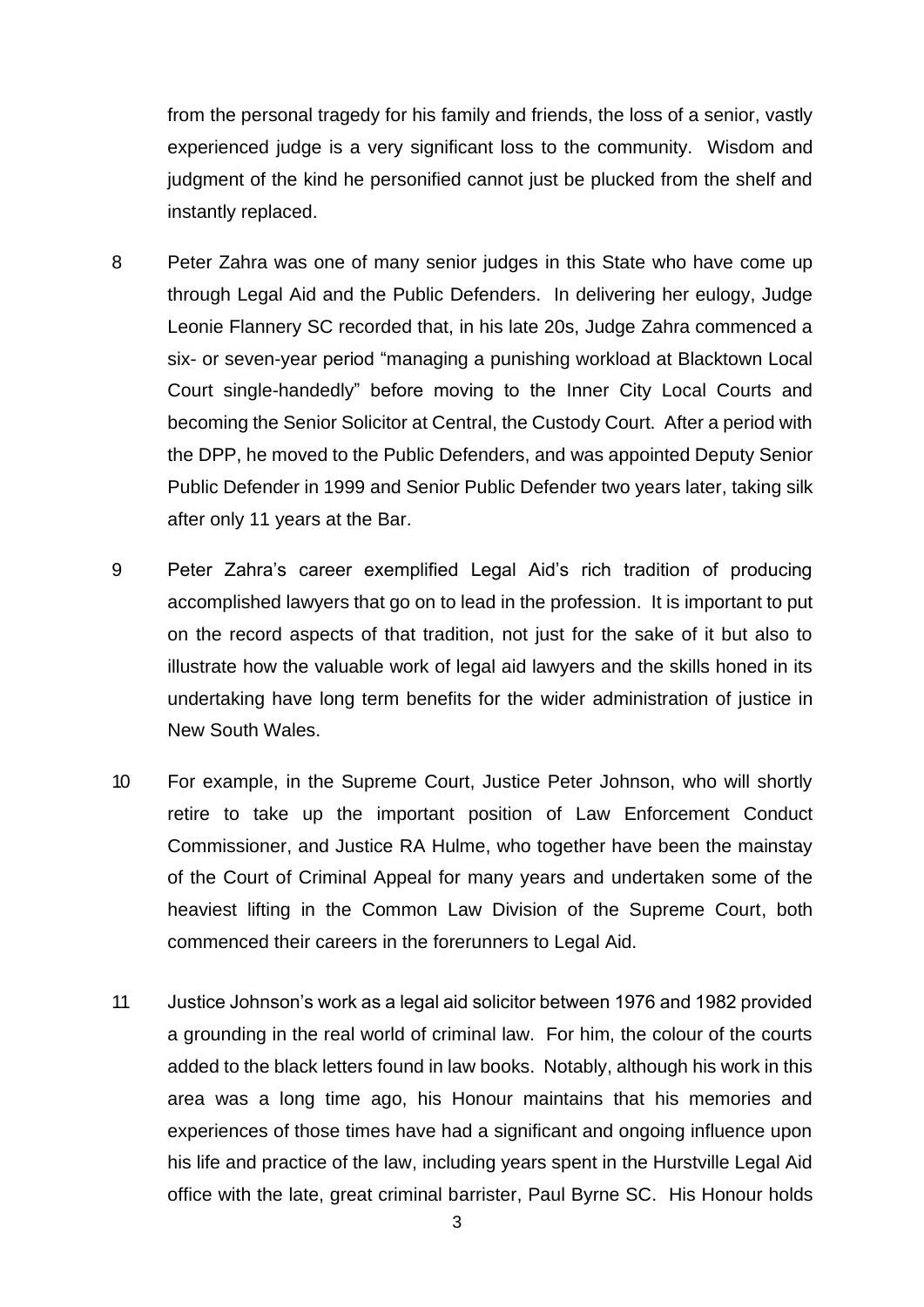the strong belief that working at Legal Aid exposed him to opportunities that would never have been available to him at a private firm.

- 12 When my Research Director asked Justice Hulme how his experience at Legal Aid shaped him as a lawyer, his Honour identified three lessons. The major lesson, as he put it, is that every accused, every offender, every prisoner has a unique life experience that needs to be understood to best advance or protect their interest in the case at hand. The significant lesson is that it is your duty to every client to put the time and effort into preparation. The third and final lesson, the enduring lesson, is to not compound your mistakes by failing to learn and improve from them. Justice Hulme reflects that what boosted his selfdevelopment and self-assurance as an advocate was the support and guidance of great criminal lawyers who were not only his colleagues at Legal Aid, but mentors, tutors and role models. I am sure, and certainly hope, that that degree of professional camaraderie and collegiality continues to this day. Conferences such as this are an important part of that.
- 13 Other Supreme Court judges who have had a direct or indirect association with Legal Aid and the Public Defenders Office include Justices Button, Ierace and Dhanji. Let me also say a few things about them.
- 14 In 1979 with the passing of the *Legal Aid Commission Act 1979* (NSW), the New South Wales government established the Legal Services Commission, the forerunner of today's Legal Aid NSW. A few years afterwards, in 1986, a 25 year-old Richard Button secured a position with the Commission, a striking change from his previous job in the legal department of the then State Bank (although he had volunteered at the Redfern Legal Centre). His Honour began with the Prisoners Legal Service, running parole board hearings and Visiting Justice hearings where the work was emotionally demanding. He recalls that his colleagues were tirelessly committed to getting justice for their clients, without "beg-pardons", without self-doubt, armed with sheer toughness alongside an enduring sense of fun.
- 15 He also reflected that "without a doubt, working at Legal Aid was the key that unlocked the door of my career, and really, my entire life", and refers to the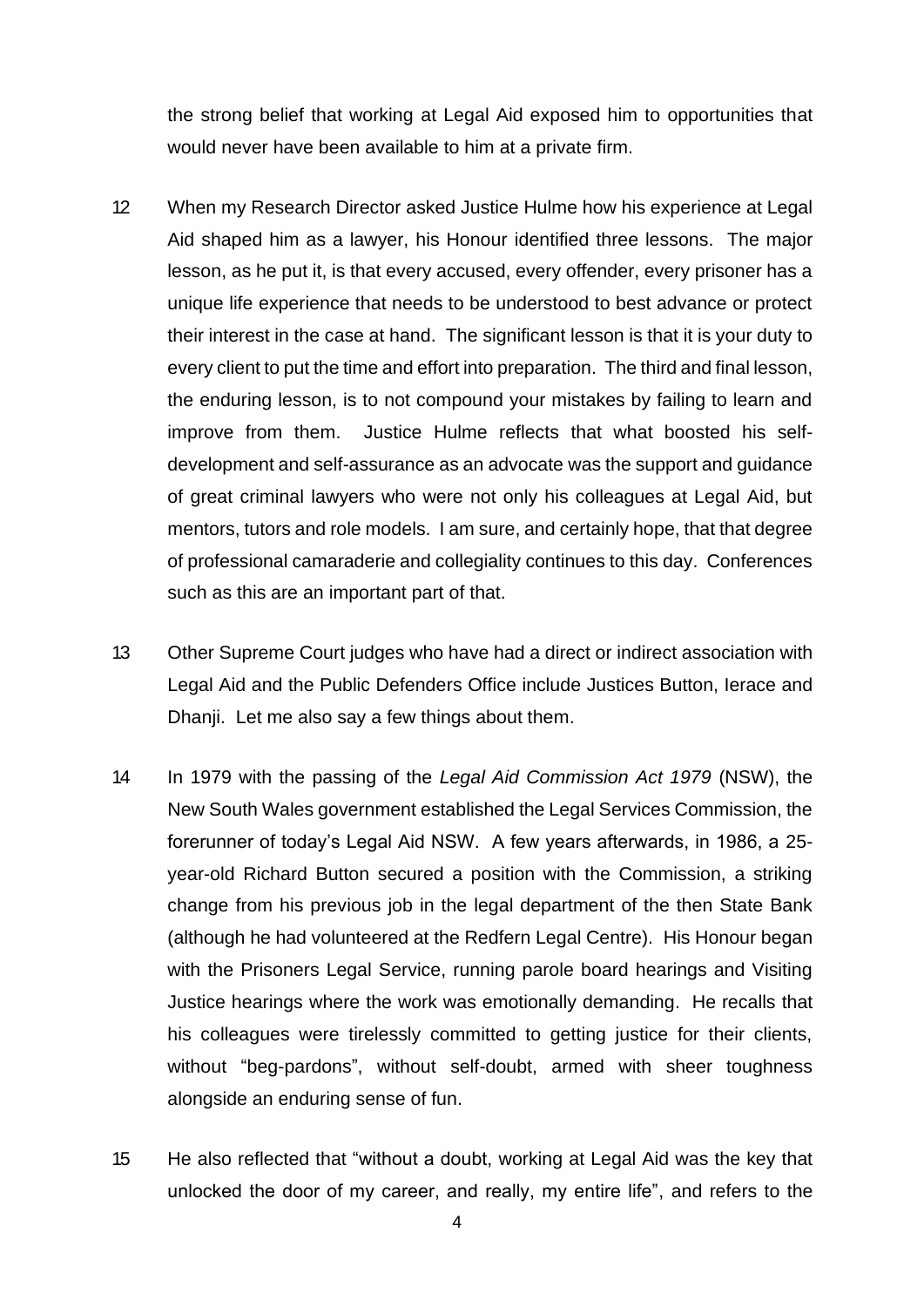sheer quantity and quality of the work Legal Aid offered him, and the great variety and opportunity to move across different practices in the criminal law, from bails to trials to appeals. That is what, in his Honour's words and I quote, makes "Legal Aid the leading criminal law firm in New South Wales". That accords with Justice Ierace's view to which I have already referred.

- 16 For Justice Dhanji, the most recent appointment to the Common Law Division of the Supreme Court, Legal Aid gave him the opportunity to specialise in criminal law from the outset. Like Justice Button, he started in the Prisoners Legal Service. In his words he was a "shiny know-nothing graduate, dealing with a client base that knew a lot more about the criminal law than me". Aside from getting on his feet early, Justice Dhanji's time in the Prisoners Legal Service exposed him to some brilliant advocates, including John Basten and Peter Hidden, later of course to have been senior judges of the Supreme Court.
- 17 It was in the vast jurisdiction of the Local Court that Justice Dhanji spent the rest of his time working at Legal Aid before going to the Bar. Having never entertained the prospect of doing so before his time at Legal Aid, his Honour credits doing all of his own advocacy at the Local Court with giving him the confidence and skillset to see himself as a barrister. In that environment, he discovered that the facts were not often on his side, as a result of which he learnt the importance of a close grasp of legal principle as part of the defence lawyer's armoury. Certainly, whilst a senior counsel, his Honour brought his encyclopaedic knowledge of criminal law to the fore in his more than 300 appearances in the CCA. It is now being deployed from the other side of the Bar table.
- 18 Other Supreme Court judges have had briefer but still formative periods at Legal Aid NSW. These include Justice Wilson and Justice Natalie Adams, who I went to Law School with, also spent some time early in her career at Legal Aid, initially as the duty solicitor at Hurstville and then in indictments at Parramatta. In her Honour's swearing in speech, she reflected upon having "worked with an exceptional group of hardworking lawyers [at both the DPP and Legal Aid] who embody the meaning of the phrase, 'public service'", and spoke of the

5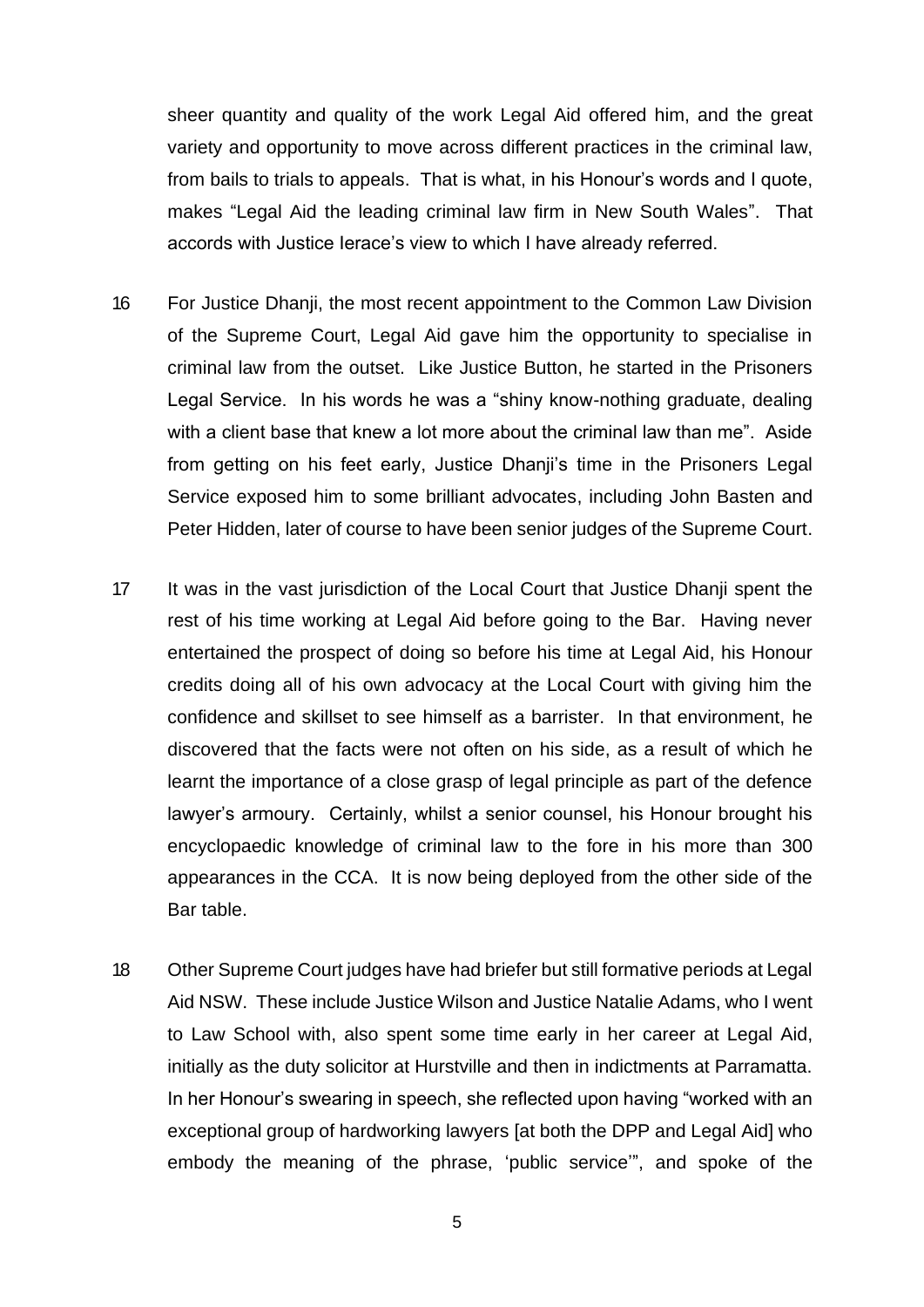challenges faced by criminal lawyers at the coalface and the dedication brought to their work by lawyers on both sides of the record.

- 19 In the District Court, there are a significant number of judges, including many female judges, who have similarly strong connections with Legal Aid NSW. These include Judges Flannery SC, Yehia SC, Mottley and Beckett and Judge Skinner, who is now the President of the Children's Court of New South Wales. Outside the criminal law, Judge Kylie Beckhouse was appointed directly from Legal Aid to the Federal Circuit and Family Court of Australia. And there are also of course a very large number of magistrates with strong connections to Legal Aid.
- 20 Members of this audience will also have noted the recent appointment to the United States Supreme Court of Ketanji Brown Jackson – the first Black woman to sit on the highest bench in America and the modern Court's first justice with experience as a public defender.
- 21 These biographical diversions underline that you are all, through your connection with Legal Aid, part of an extraordinarily rich and honourable tradition. It is a tradition which puts flesh on the bones of part of what we mean by the rule of law. Speaking on my own behalf and that of the Supreme Court, your work is greatly valued.

## **Going into evidence**

- 22 I turn now to the "advertised" topic, "when an accused goes into evidence".
- 23 For any barrister or solicitor advocate, whether to call a particular witness is a matter requiring careful forensic choice, involving assessments of the matters in issue, the course of the evidence and trial to the point at which the witness might be called, and, of course, one's perception as to how the witness, if called, may fare under cross examination. This forensic choice is probably at its most acute when the decision is whether to call an accused in criminal proceedings.
- 24 My choice of the topic "when an accused goes into evidence" was prompted by a recent appeal on which I sat, *Haile v R* [2022] NSWCCA 71, <sup>1</sup> and to which I

<sup>1</sup> ("*Haile*").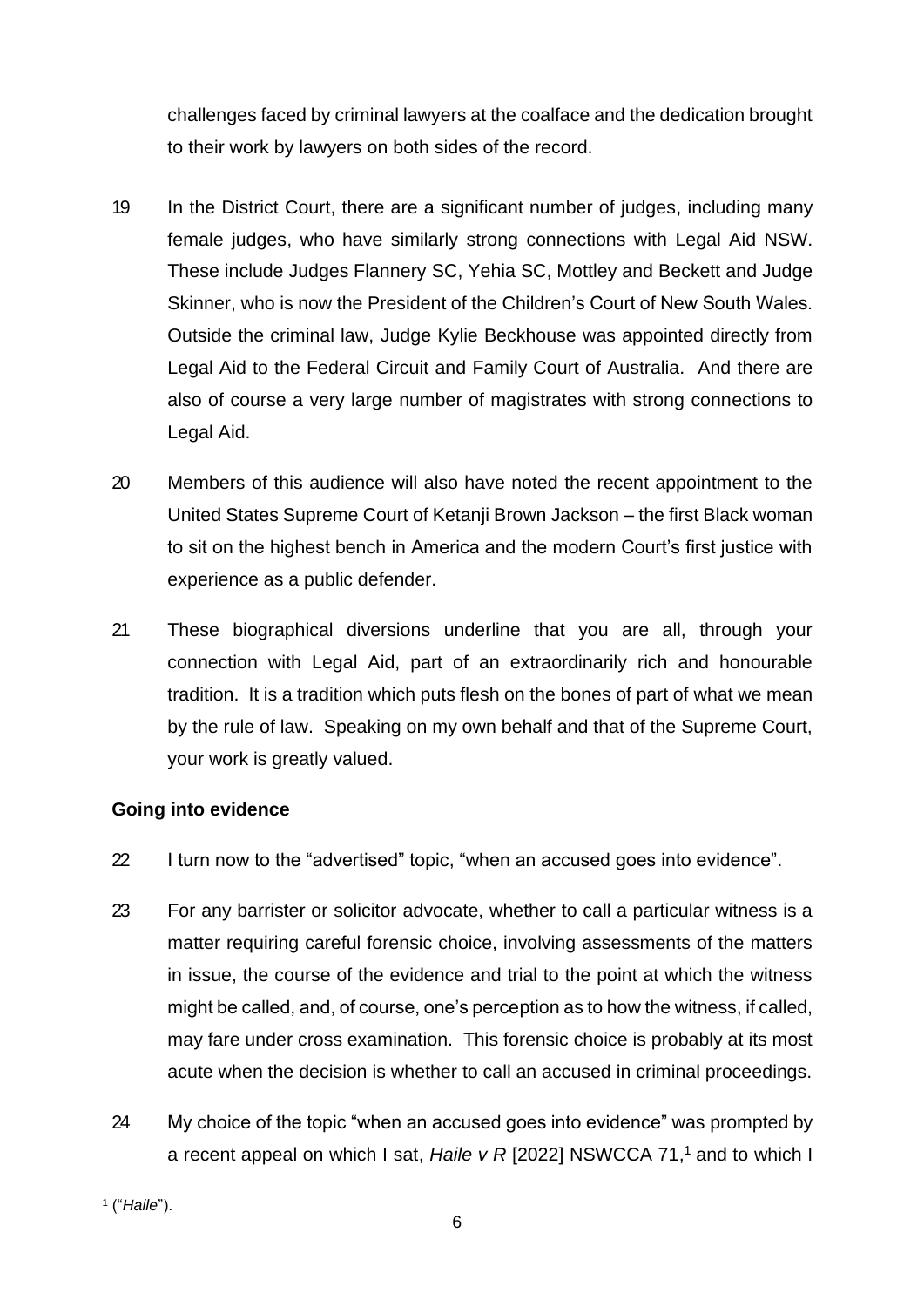shall turn in due course concerning the so-called *Liberato* direction. As I shall explain, the role of *Liberato* directions is likely to assume increased importance in view of the affirmative consent reforms in New South Wales which, as fate would have it, in fact come into effect today and form the basis of the next session at this Conference.

25 In addition to the *Liberato* direction, I propose to address an interesting issue which can arise in a joint trial when both accused go into evidence, with each seeking to blame the other, the so-called "cut-throat" scenario. I will focus on one particular issue which arose in the notorious *Rogerson/McNamara* case, 2 a conviction appeal from which was heard by Justices Beech-Jones (as he then was), RA Hulme and myself in 2020, in relation to which an application for special leave to appeal has been filed.

*The* Liberato *direction*

- 26 Liberato v The Queen<sup>3</sup> involved several accused being jointly tried for the rape of the complainant. Each accused admitted to having engaged in the act, or acts, of sexual intercourse with which he was charged, but claimed to have believed that the complainant was consenting and gave evidence to that effect.<sup>4</sup>
- 27 The so-called *Liberato* direction derives from observations made in the1985 High Court decision of the same name and, in particular, the following passage

<sup>2</sup> *Rogerson v R; McNamara v R* [2021] NSWCCA 160 ("*Rogerson/McNamara*").

<sup>3</sup> *Liberato v The Queen* (1985) 159 CLR 507 ("*Liberato*").

<sup>4</sup> The short facts were as follows: In January 1984, MK, a 23-year-old woman visiting Australia from Germany, met one of the applicants, Rooney, and other members of a group as they were crossing the Nullarbor Plain on their way to Adelaide. On 16 January, Rooney contacted MK and they caught up at a suburban hotel where they met Rooney's friends, including another of the applicants, Liberato. The party stayed at the hotel drinking until closing time, about midnight. MK then accompanied Rooney to his friends' house in an Adelaide suburb. MK and some of the men in the party stayed up all night, drinking beer and playing cards. At about 5:00am, another applicant, Egan, grabbed MK and pressed her to him, but she rejected his embrace. At about 6:00am, Egan seized MK, carried her into the loungeroom and engaged in the first of eleven acts of sexual intercourse which founded the counts of rape charged against the respective applicants.

MK and each of the applicants gave evidence at the trial. MK denied that she had consented to any act of intercourse, and she described events from which the jury could infer that the applicants must have had a guilty state of mind. The applicants each denied that he had either of the guilty states of mind knowledge or reckless indifference – and their description of the events was such that the jury could infer that MK might have been consenting to the several acts of sexual intercourse.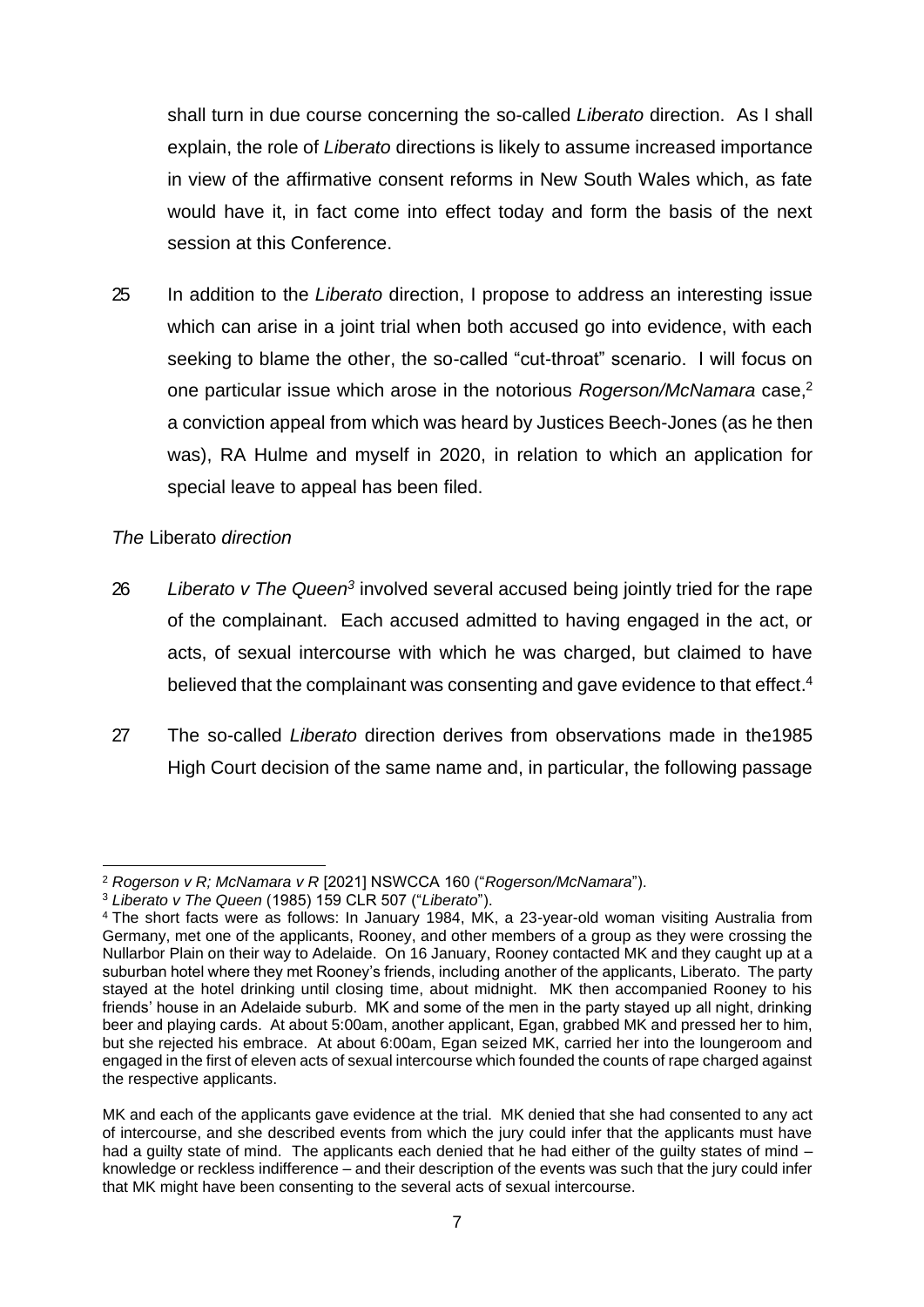#### from the judgment of Brennan J:<sup>5</sup>

"When a case turns on a conflict between the evidence of a prosecution witness and the evidence of a defence witness, it is commonplace for a judge to invite a jury to consider the question: who is to be believed? But it is essential to ensure, by suitable direction, that the answer to that question (which the jury would doubtless ask themselves in any event) if adverse to the defence, is not taken as concluding the issue whether the prosecution has proved beyond reasonable doubt the issues which it bears the onus of proving. The jury must be told that, even if they prefer the evidence for the prosecution, they should not convict unless they are satisfied beyond reasonable doubt of the truth of that evidence. The jury must be told that, even if they do not positively believe the evidence for the defence, they cannot find an issue against the accused contrary to that evidence if that evidence gives rise to a reasonable doubt as to that issue. His Honour did not make that clear to the jury, and the omission was hardly remedied by acknowledging that the question whom to believe is 'a gross simplification'."

28 In the same case, Deane J (who agreed with Brennan J) observed that the trial judge's correct directions and explanations to the jury about the requirements of the criminal onus and standard of proof:

> "[…] must, however, also be considered against a background where, on a number of occasions, his Honour directed the jury in terms which indicated that the overall question for them essentially involved the making of a 'choice' between prosecution and defence evidence: 'in many ways this case boils down to who do you believe'; 'You may well think that the attitudes are so far apart that you have to make a choice'; 'The case may well be one as I have put to you before, where the real question is who do you believe on the whole of the evidence, (the complainant) or the accused?' Provided that they are accompanied by clear and unequivocal directions about the criminal onus and standard of proof, express or implied references in a summing up to a 'choice' between particular witnesses are, no doubt, sometimes unavoidable and commonly unobjectionable. The main significance of the directions about having to make a 'choice' lies, in the present cases, in their clear suggestion that the 'real question' in the cases turned upon a *mere* 'choice' between the evidence of the complainant and that of the accused and in the possible contribution of that suggestion to the overall effect of the misdirections about onus of proof." (Emphasis added.) 6

29 Justice Deane's conclusion was that:<sup>7</sup>

"It is true that, as the Court of Criminal Appeal pointed out, the members of the jury in the present case 'obviously believed' the complainant. That is however, in my view, simply beside the point on the question of the effect of the misdirections about onus of proof and choice between witnesses. What would be in point on that question would be if it appeared that the members of the jury were satisfied not only that, as a matter of choice, they accepted the evidence of the complainant in preference to the evidence of the accused but that it was plain beyond reasonable doubt that the evidence of the complainant should be

<sup>5</sup> *Liberato* 515.

<sup>6</sup> Ibid 519.

<sup>7</sup> Ibid 520-521.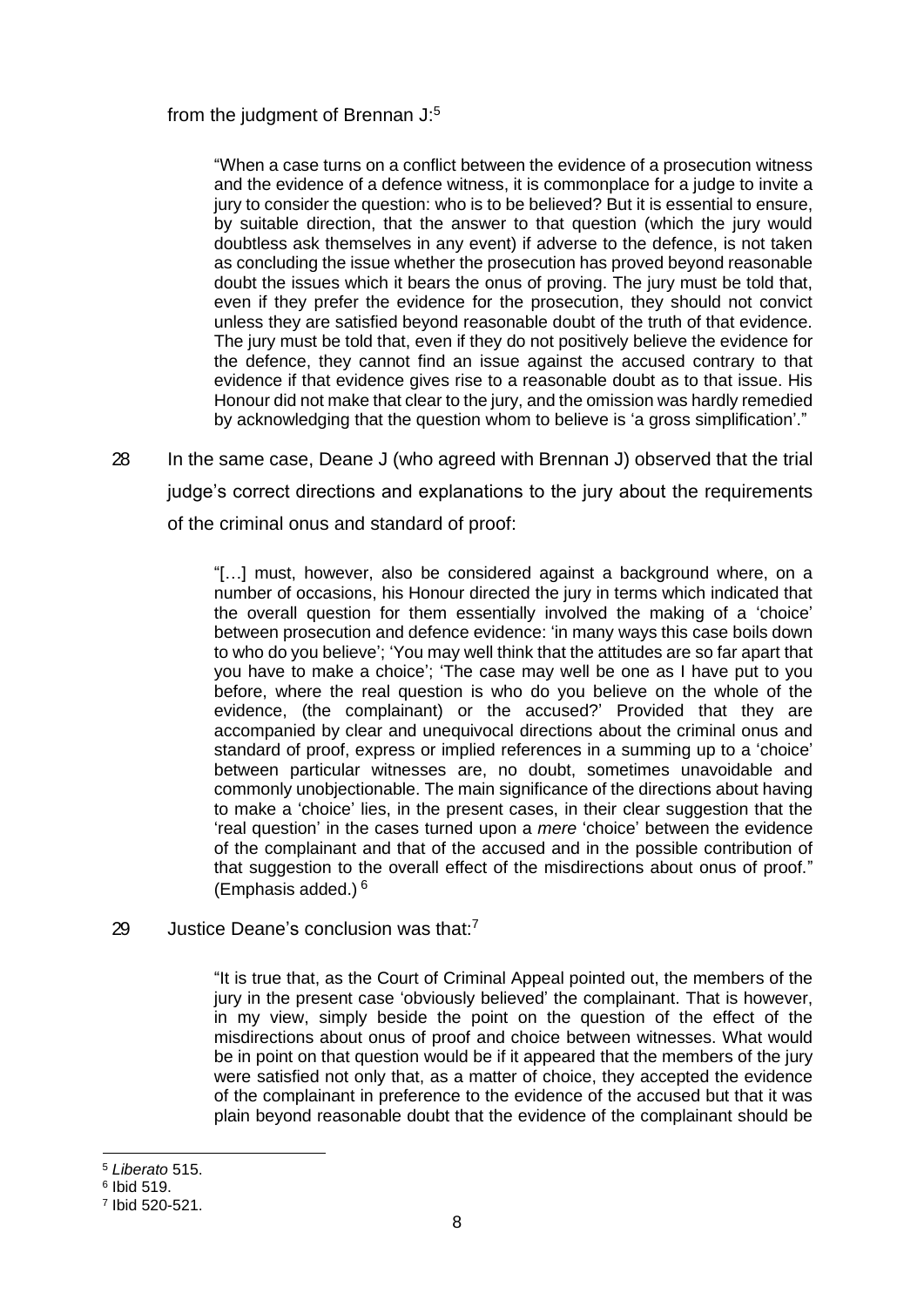so accepted. It is, however, impossible to say that the members of the jury were so satisfied in the present cases unless one first assumes against the accused that the learned trial judge's misdirections did not have the result that some or all of the jury failed properly to appreciate the nature and function of the criminal onus and standard of proof."

- 30 Justices Brennan and Deane dissented as to the outcome in that case, but this was on overall miscarriage of justice grounds. Criticisms of the trial judge's directions to the jury in terms of choice had been made in the South Australian Court of Criminal Appeal and the majority in the High Court agreed with those criticisms as, obviously, did Brennan and Deane JJ.
- 31 You will have noticed that in the passage from Deane J's decision, his Honour observed that, "[p]rovided that they are accompanied by clear and unequivocal directions about the criminal onus and standard of proof, express or implied references in a summing up to a 'choice' between particular witnesses are, no doubt, sometimes unavoidable and commonly unobjectionable." <sup>8</sup> This observation did not survive the High Court's 2002 decision in *Murray v The*  Queen,<sup>9</sup> where Gummow and Hayne JJ made it plain that:<sup>10</sup>

"The choice for the jury was not to prefer one version of events over another. The question was whether the prosecution had proved the relevant elements of the offence beyond reasonable doubt. This required no comparison between alternatives other than being persuaded and not being persuaded beyond reasonable doubt of the guilt of the appellant."

- 32 In *Douglass v The Queen*, <sup>11</sup> a unanimous High Court held that the characterisation of a case as "word against word" fails to recognise that the resolution of a criminal case does not depend on whether the evidence of one witness is preferred to that of another but, rather, upon whether the evidence taken as a whole proves the elements of the offence beyond reasonable doubt.
- 33 *Liberato* was most recently considered by the High Court in *De Silva v The*  Queen.<sup>12</sup> That was not a case where the accused had gone into evidence at the trial, although his account of events was in evidence through the admission he made in his police interview. In *De Silva*, the plurality concluded that "while it may, in some cases, be appropriate to give a *Liberato* direction

<sup>8</sup> Ibid 519.

<sup>9</sup> (2002) 211 CLR 193 ("*Murray*").

 $10$  Ibid 213 [57].

<sup>11</sup> (2012) 86 ALJR 1086, 1089 [12].

<sup>12</sup> (2019) 268 CLR 57 ("*De Silva*").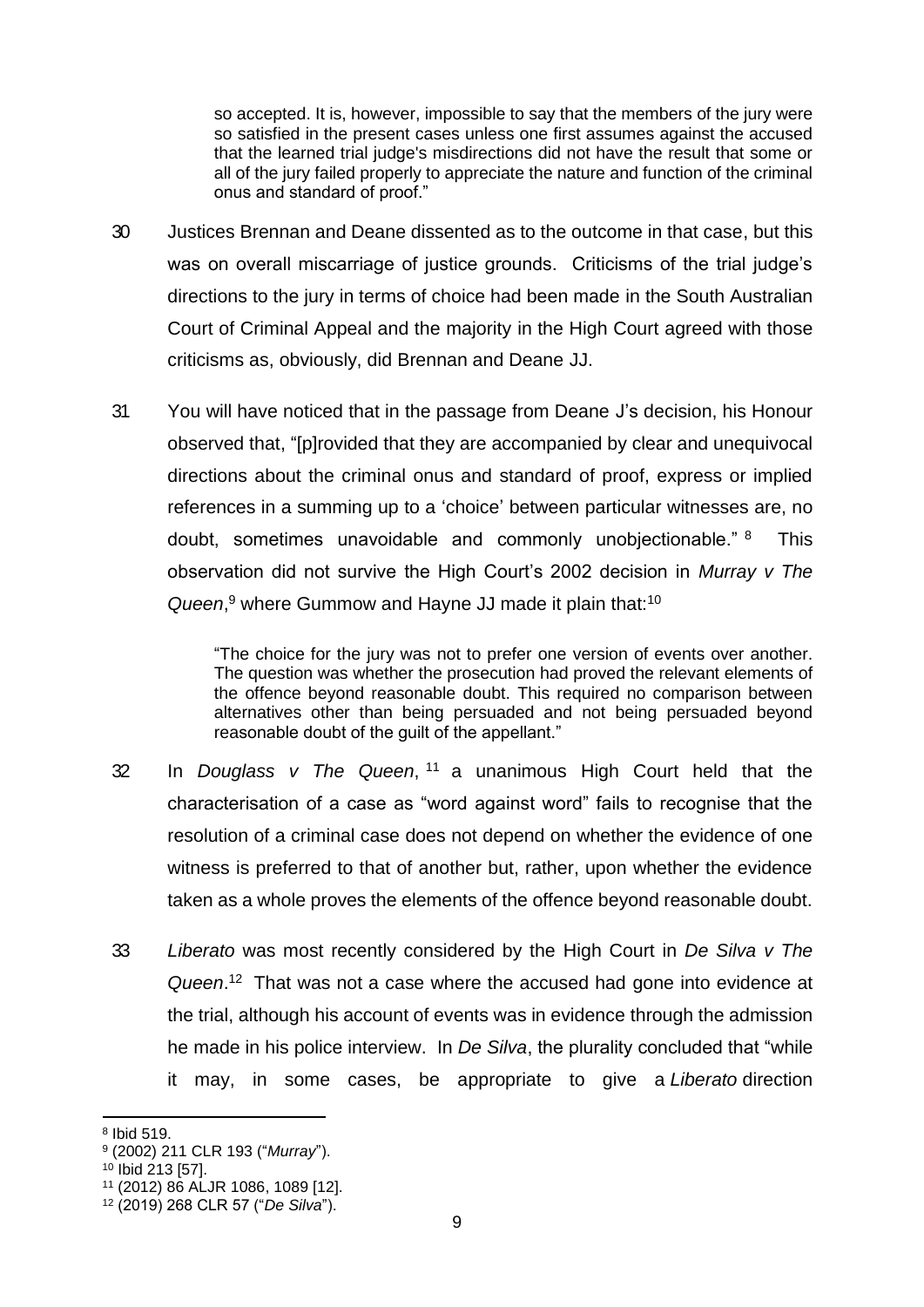notwithstanding that the accused's conflicting version of events is not before the jury on oath, this was not such a case". 13 There is, however, a valuable discussion of both the history and evolution of the *Liberato* direction in *De Silva*.

- 34 One of the important "take-outs" from *De Silva* was the majority's observation that subject to statute, a *Liberato* direction should be given in a case in which the trial judge perceives that there is a real risk that the jury might view their role as involving a matter of preferring the evidence of a complainant over that of the accused, or where the jury is left with the impression that the evidence on which the accused relies will only give rise to a reasonable doubt if the jury believes it to be truthful.<sup>14</sup>
- 35 The majority also said that the occasions on which a jury will be invited to approach their task as involving a choice between prosecution and defence evidence should be few.<sup>15</sup> Unfortunately, the High Court gave no guidance as to what those few occasions were when the presentation of the issue to the jury in terms of a "choice" would be acceptable. As I recently said in *Haile*, the recent decision of the Court of Criminal Appeal to which I referred earlier, "a positive direction or series of directions in terms of 'choice' of competing versions renders it highly likely that the jury will be misguided in its deliberations, and the trial miscarry". 16
- 36 In *Haile,* the trial judge employed in his directions to the jury the inappropriate language of "choice" as between "competing" versions, such that his Honour wrongly and misleadingly suggested a binary inquiry was required in circumstances where the inculpatory "version" of events may have been quite inadequate to satisfy the standard of proof beyond reasonable doubt.<sup>17</sup>
- 37 *Haile* was not a sexual assault case but was one where the accused went into evidence and his testimony was at odds with that of a Crown witness, Ms Archbold. The problematic directions included the following:<sup>18</sup>

17 Ibid (Bell CJ).

<sup>13</sup> Ibid 61 [4] (Kiefel CJ, Bell, Gageler and Gordon JJ).

<sup>14</sup> Ibid 63 [10] (Kiefel CJ, Bell, Gageler and Gordon JJ).

<sup>15</sup> Ibid 63 [9] (Kiefel CJ, Bell, Gageler and Gordon JJ).

<sup>16</sup> *Haile* [2].

<sup>18</sup> See ibid [42] (Bellew J).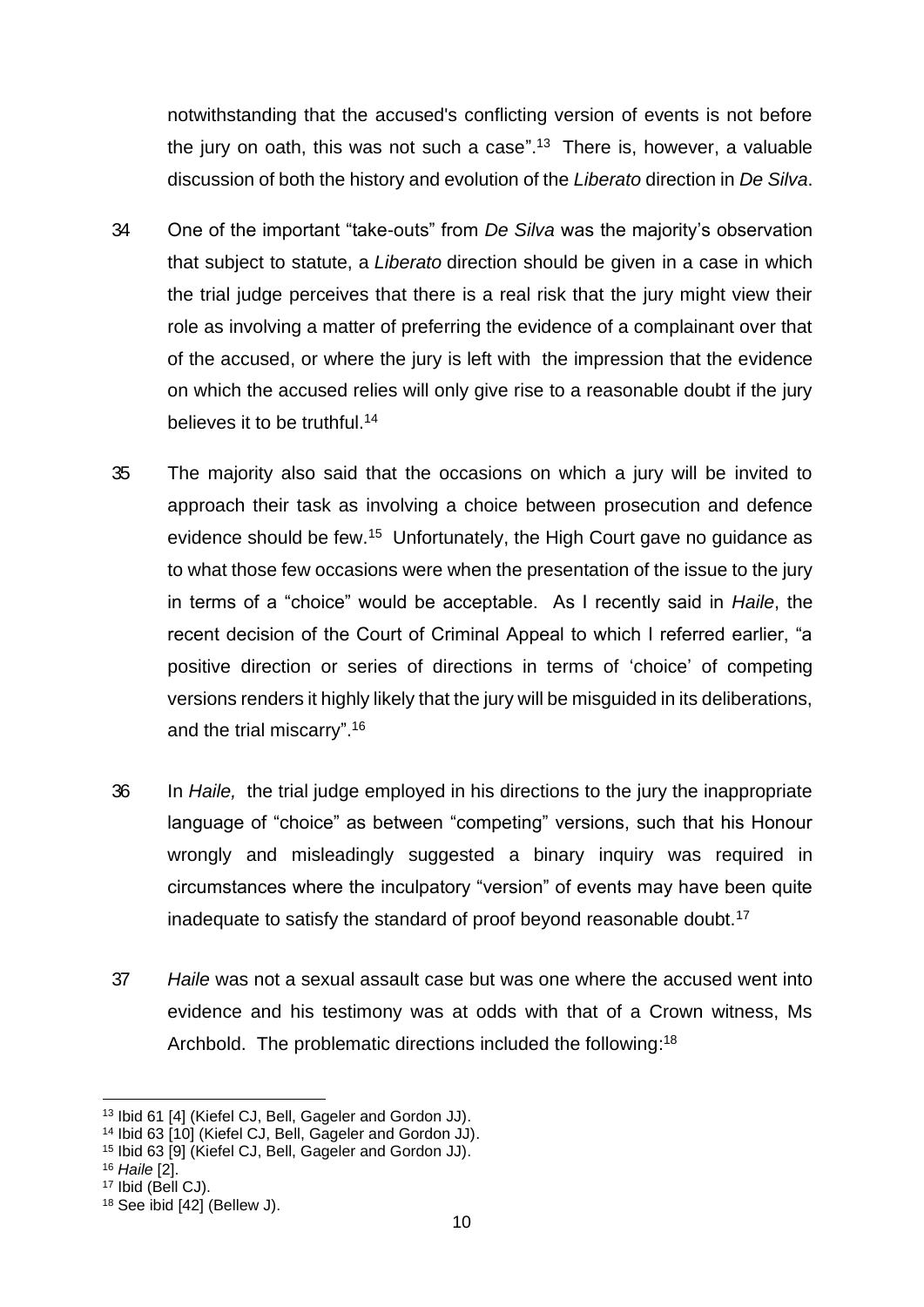"Now the position of the wounds and the trajectory of the bullet are matters not in dispute and you may think they give you a good idea of where the gun was relative to the deceased when it was discharged. That may also help you to reach some view as to where the gunman was *and help you in making a decision between the quite different accounts of Miss Archbold and [the appellant]*." (Emphasis added.)

38 In the context of dealing with that topic, the trial judge also said:<sup>19</sup>

"Although absolute positions might be unable to be determined, nevertheless, *the matters to which I have referred are not in issue and I have said may help you to decide between the different accounts of Ms Archbold and [the appellant]*." (Emphasis added.)

- 39 In addressing another topic, defined as "[d]etails of events in the car park", the trial judge referred to Ms Archbold's account on the one hand, and the appellant's account on the other, in terms of what each had said had occurred at or about the time the deceased was shot. On a number of occasions his Honour stated that in light of inconsistencies between the two witness accounts, both accounts cannot be right.<sup>20</sup> The trial judge then posed the following question to the jury, "*[i]s there anything to help you decide between these two versions?*", after which his Honour suggested matters of evidence for consideration and concluded, "*[t]hat is the sort of thing I suggested you have a look at when you are trying to make a judgment between competing versions*."<sup>21</sup>
- 40 Following these directions, defence counsel sought a *Liberato* direction from the trial judge, noting that his Honour had incorrectly, in effect, directed the jury to choose between the two witnesses.<sup>22</sup> The trial judge refused to give a *Liberato* direction, noting his initial instructions to the jury included "considerable reference to the obligation on the Crown to prove beyond reasonable doubt" and that "nothing I said thereafter was to be regarded as a qualification to those remarks".<sup>23</sup>
- 41 Towards the end of the summing-up, counsel for the appellant renewed his application for a *Liberato* direction and in doing so, referred the trial judge to the

<sup>19</sup> See ibid [43] (Bellew J).

<sup>20</sup> See ibid [45]-[47] (Bellew J).

<sup>21</sup> See ibid [48] (Bellew J) (emphasis added).

<sup>22</sup> See ibid [49] (Bellew J).

 $23$  See ibid.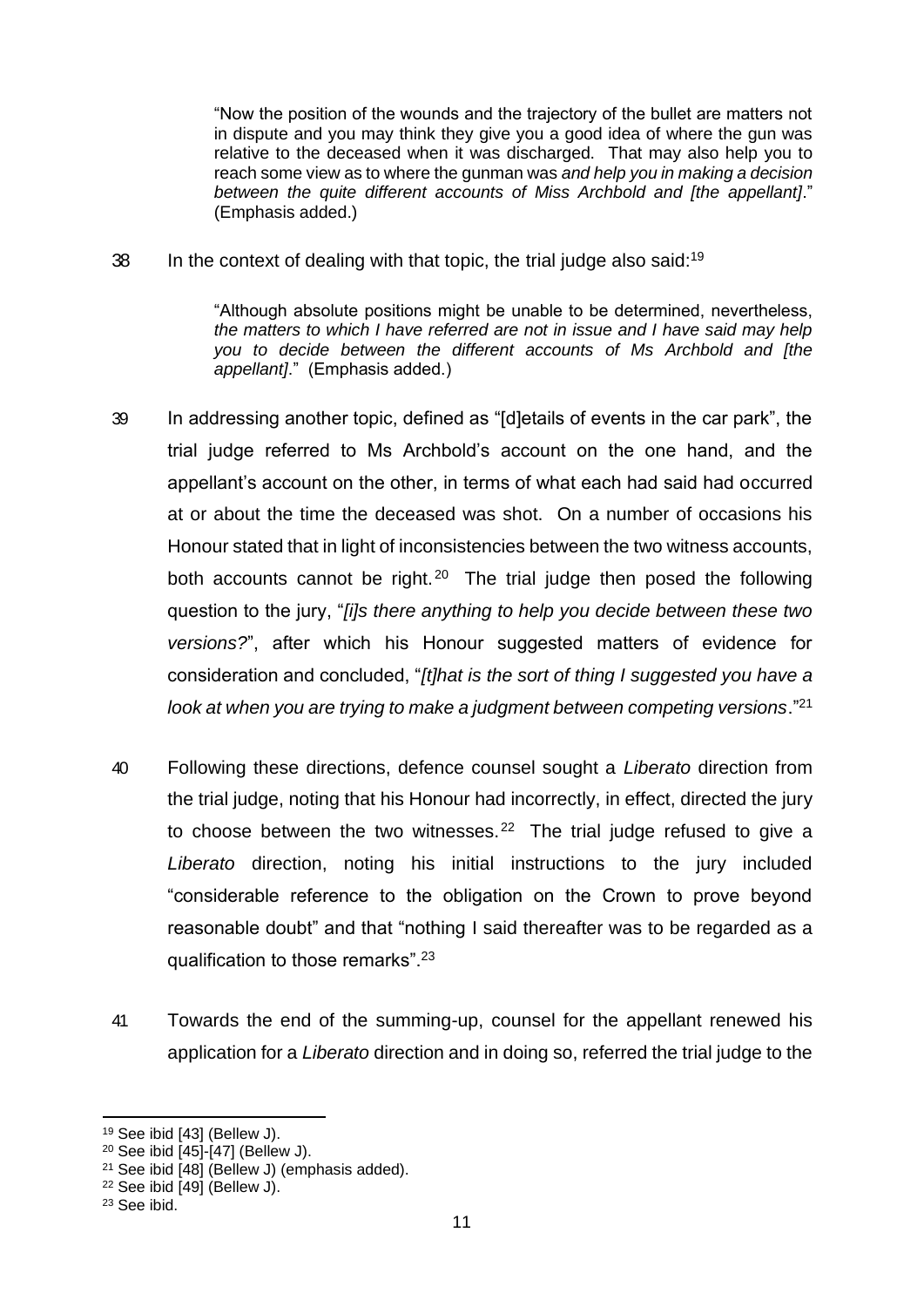relevant section of the Bench Book.<sup>24</sup> His Honour considered that section and then stated the following:<sup>25</sup>

"[…] I did have a look at the Bench Book where [counsel for the appellant] suggested that I look and the notations there in the case of the Liberato direction where the jury is given clear directions regarding the onus and standard of proof, Liberato-type direction may be unnecessary. I believe I gave them clear directions in that respect.

The passage goes on, 'If there's no suggestion of a choice between conflicting cases, a Liberato direction is not required'. There is a conflict here. I accept that."

- 42 In rejecting the re-application for a *Liberato* direction, the trial judge said in his ex-tempore reasons that he considered the fundamental directions he gave to the jury at the beginning of his summing-up "were clear, were emphasised and some of them, particularly dealing with the onus and burden of proof were included on every page of my written directions to the jury".<sup>26</sup> His Honour also reasoned that this was not a case where there was "one witness against the accused", noting the Crown case depended on "at least four strands or witnesses in it".<sup>27</sup>
- 43 Having determined that a *Liberato* direction should not be given, the trial judge concluded his summing-up with the following final directions:<sup>28</sup>

"Now, during the course of my address, *I said that the accounts of Ms Archbold and [the appellant] as to what occurred in the car park, were very substantially different and you had to choose between them; you do*.

*I also suggested, on one or two occasions, I think in relation to parts of Ms Archbold's evidence, that you ask yourself: Why would she lie about that? That remains a proper question for you to ask yourselves*. However, in respect of both of these matters, choosing, why did she lie and, indeed, all issues in the case, do not allow yourselves to lose sight of the fact that, at the end of the day, the onus of proof remains on the Crown to prove the cases it brings beyond reasonable doubt.

As I said, you can use any piece of evidence you think is reliable enough to rely on in trying to reach your ultimate conclusion. But, at the end of the day, you have got to ask yourself, accepting all that: Am I persuaded to the requisite standard?" (Emphasis added.)

<sup>24</sup> See ibid [50] (Bellew J).

 $25$  See ibid [52] (Bellew J).

<sup>26</sup> See ibid [53] (Bellew J).

<sup>27</sup> See ibid [53] (Bellew J).

 $28$  See ibid [54] (Bellew J).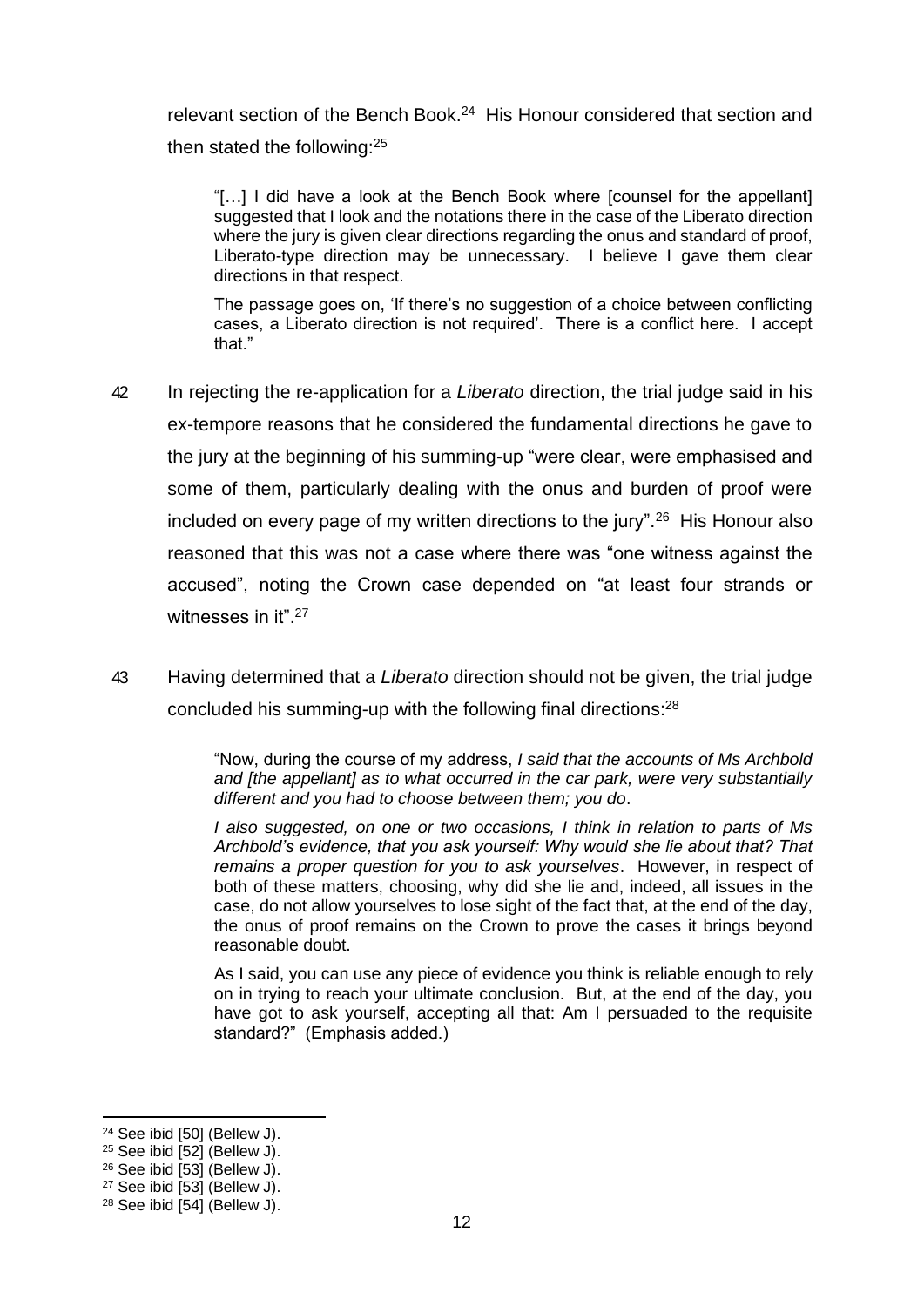- 44 The leading judgment in *Haile* was delivered by Bellew J with whom Ierace J and I agreed. His Honour distilled, with his customary clarity, the following propositions:<sup>29</sup>
	- "[72] First, it is never appropriate for a trial judge to frame the issue for a jury's determination as one which involves the making of a choice between conflicting Crown and defence evidence. In a criminal trial, the issue is always whether the Crown has proved its case beyond reasonable doubt.
	- [73] Secondly, a [*Liberato* direction] will be appropriate for the purposes of reinforcing directions as to the onus and standard of proof in any case where, absent such a direction there is a risk that the jury may be left with an impression that:
		- (a) the evidence upon which the accused relies will only give rise to a reasonable doubt if that evidence is believed as truthful; or
		- (b) a preference for the evidence led by the prosecution is sufficient to establish guilt.
	- [74] Thirdly, if such a direction is considered appropriate, it should be given in terms which make it clear that:
		- (i) a preference for the evidence led by the Crown is not a sufficient basis for a finding of guilt;
		- (ii) the jury must not convict the accused unless satisfied, beyond reasonable doubt, of the truth of the evidence relied upon by the Crown;
		- (iii) if the accused's account is accepted, a verdict of not guilty must follow;
		- $(iv)$  if the accused's account is not accepted, but the jury consider that it might be true, a verdict of not guilty must follow;
		- (v) if the accused's account is not accepted, it should be put to one side, and the question will remain whether the Crown, on the basis of the evidence that is accepted, has proved the guilt of the accused beyond reasonable doubt; and
		- (vi) even if evidence given by an accused is not positively believed, the jury must nevertheless acquit the accused if that evidence gives rise to a reasonable doubt about his or her guilt."

<sup>29</sup> Ibid [72]-[74].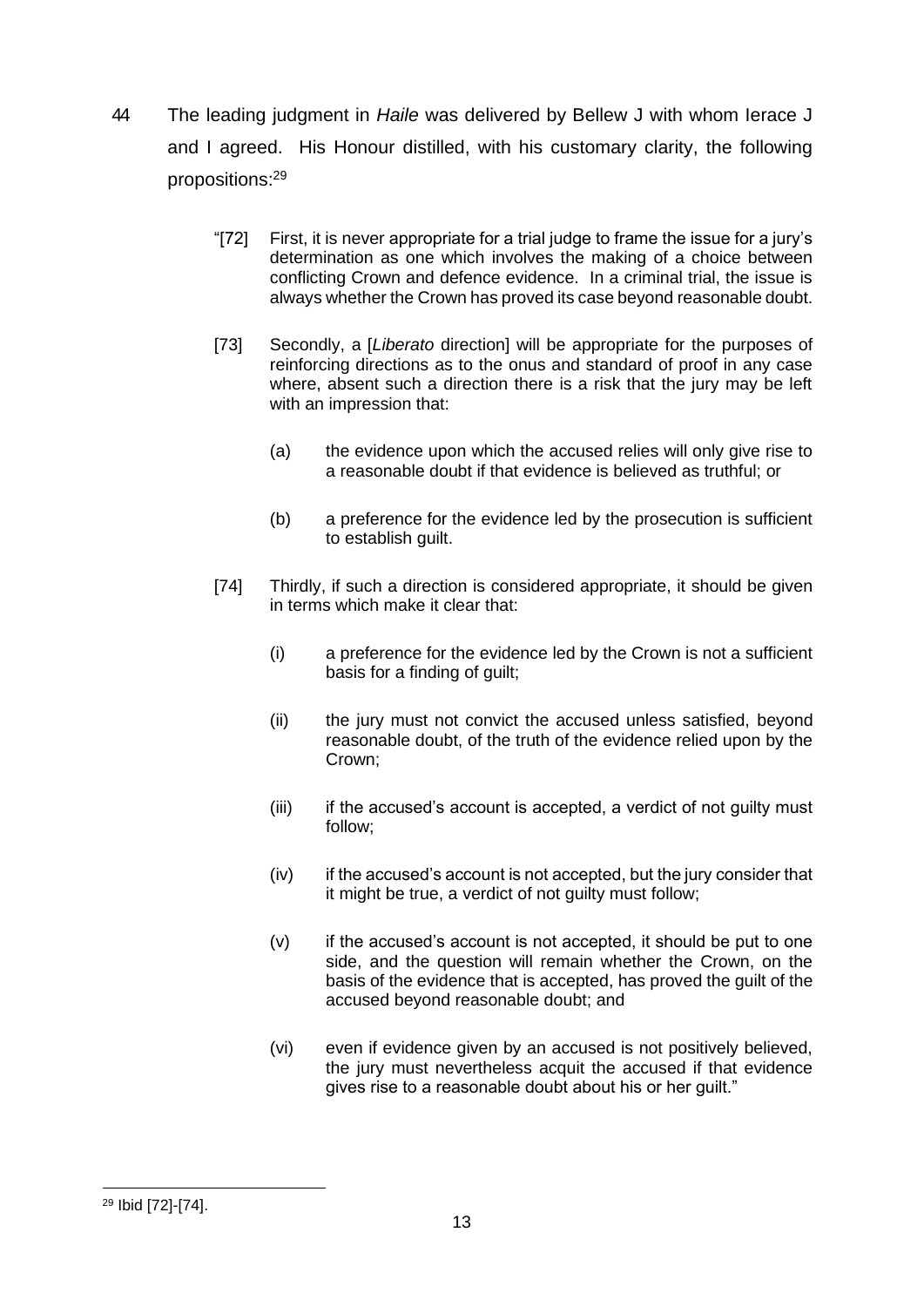- 45 Bearing these principles in mind, his Honour determined that the trial judge had erred in a number of respects during his summing-up. While the trial judge had appropriately directed the jury, both at the commencement of his summing-up and at its conclusion, that the Crown bore the onus of proof, on a series of occasions in the course of his summing-up, which extended over a number of days, the trial judge directed the jury in terms which, expressly or by implication, framed the issue in terms of the requirement for a choice between the evidence of one witness and the evidence of the appellant. $30$  Those directions, Bellew J concluded, were erroneous, noting that the authorities make it clear that framing the issue in such terms is never appropriate, for the simple reason that doing so has the tendency to obscure the fundamental fact that in any criminal trial, the issue for the jury is whether the Crown has established its case beyond reasonable doubt.<sup>31</sup>
- 46 As the facts of *Liberato* and *De Silva* illustrate, questions about *Liberato* directions will often arise in the context of sexual offending, where the outcome of a trial may hinge on competing versions of events as to whether consent was given. In this context, as already noted, today marks the day that amendments to the *Crimes Act* concerning sexual consent – often referred to as the affirmative consent reforms  $-$  come into force.<sup>32</sup> These reforms were introduced following a review by the NSW Law Reform Commission into laws governing consent in relation to sexual offences, led by the Honourable Acting Justice Simpson.
- 47 The subsequent amendments, passed in November last year, introduce a number of changes to Division 10 of the *Crimes Act,* affecting both the physical and fault elements of sexual offences. Two amendments are particularly noteworthy for present purposes: first, the introduction of a provision to clarify that a person does not consent to sexual activity unless they *say or do* something to communicate consent, and second, an amendment to the effect that the belief of an accused that there was consent will not be reasonable unless the *accused*  said or did something to ascertain whether the other person consented.

<sup>30</sup> Ibid [76].

<sup>31</sup> Ibid.

<sup>32</sup> See *Crimes Legislation Amendment (Sexual Consent Reforms) Act 2021* (NSW).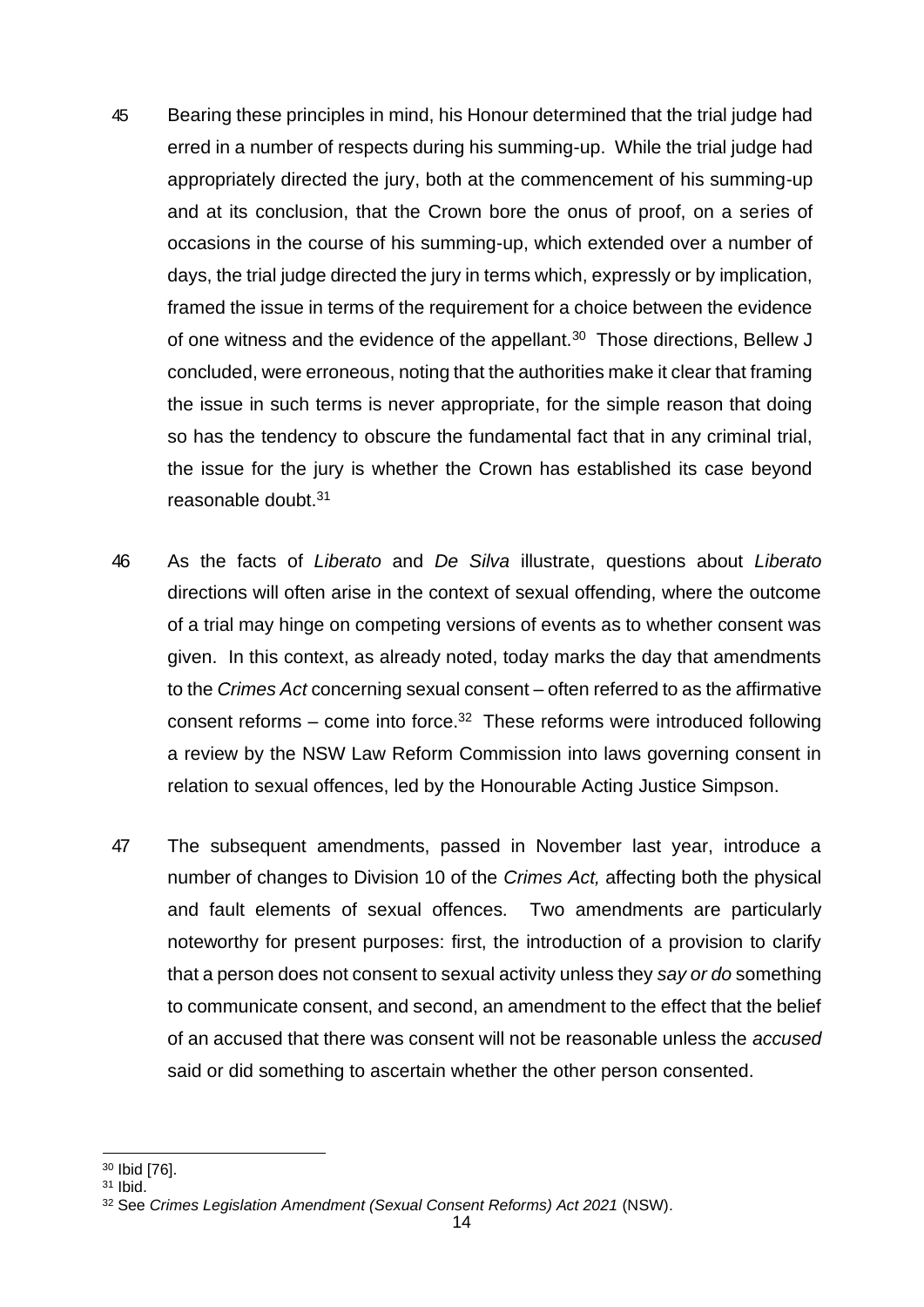#### 48 In the second reading speech, the Attorney-General said: $33$

"The law of consent reflects community standards of respectful sexual relations. This means that, where there is consent that continues to be reciprocated by each participant—for example, through body language—a person will not need to say expressly at each step, 'Do you consent now?' Consent can be imparted through non-verbal cues and encouragement. While consent to one sexual activity is not a substitute for consent to a different sexual activity, a person can, through their words or actions, indicate their consent to a range of sexual activities. The reforms ensure that consent can also be withdrawn by words or conduct—see proposed section 61HI (2). This requirement serves to provide fairness to an accused because it precludes an internal—that is, in their own mind—withdrawal of consent to, for example, penetration when that withdrawal is not communicated."

49 I suspect that the introduction of the affirmative consent reforms will lead to a greater number of accused making the decision to go into evidence in sexual assault cases, with juries being presented with competing versions of events as to both initial consent or absence thereof, and/or the withdrawal of consent. In such cases, the perhaps natural human tendency for a jury to reach a conclusion as to whose account they prefer in what are frequently styled "he said: she said" cases will need to be carefully countered by defence counsel and trial judges to ensure that the vital insistence on proof beyond reasonable doubt, a cardinal principle of our criminal justice system, is not undermined or emasculated. That is why the *Liberato* direction is so important and why Justice Bellew's recent and clear exposition of it so valuable.

## **Co-accused giving evidence**

- 50 I now turn to speak about an aspect of the appeal brought by Mr Glen McNamara (**McNamara**) against his conviction, with the co-accused Mr Roger Rogerson (**Rogerson**), of the shooting murder of Mr Jamie Gao in a storage unit in Padstow on 20 May 2014,<sup>34</sup> for which he was sentenced to life imprisonment.
- 51 The facts of Rogerson and McNamara's offending are notorious and do not bear recital beyond that brief introduction. The trial before Bellew J and a jury was heard over 78 days from February–May 2016. At trial, both Rogerson and McNamara ran "cut-throat" defences, with each of the accused arguing that the

<sup>33</sup> New South Wales Legislative Assembly, *Parliamentary Debates* (Hansard), 20 October 2021, 52.

<sup>34</sup> *Rogerson v The Queen; McNamara v The Queen* (2021) 290 A Crim R 239; [2021] NSWCCA 160

<sup>(</sup>**McNamara v R**).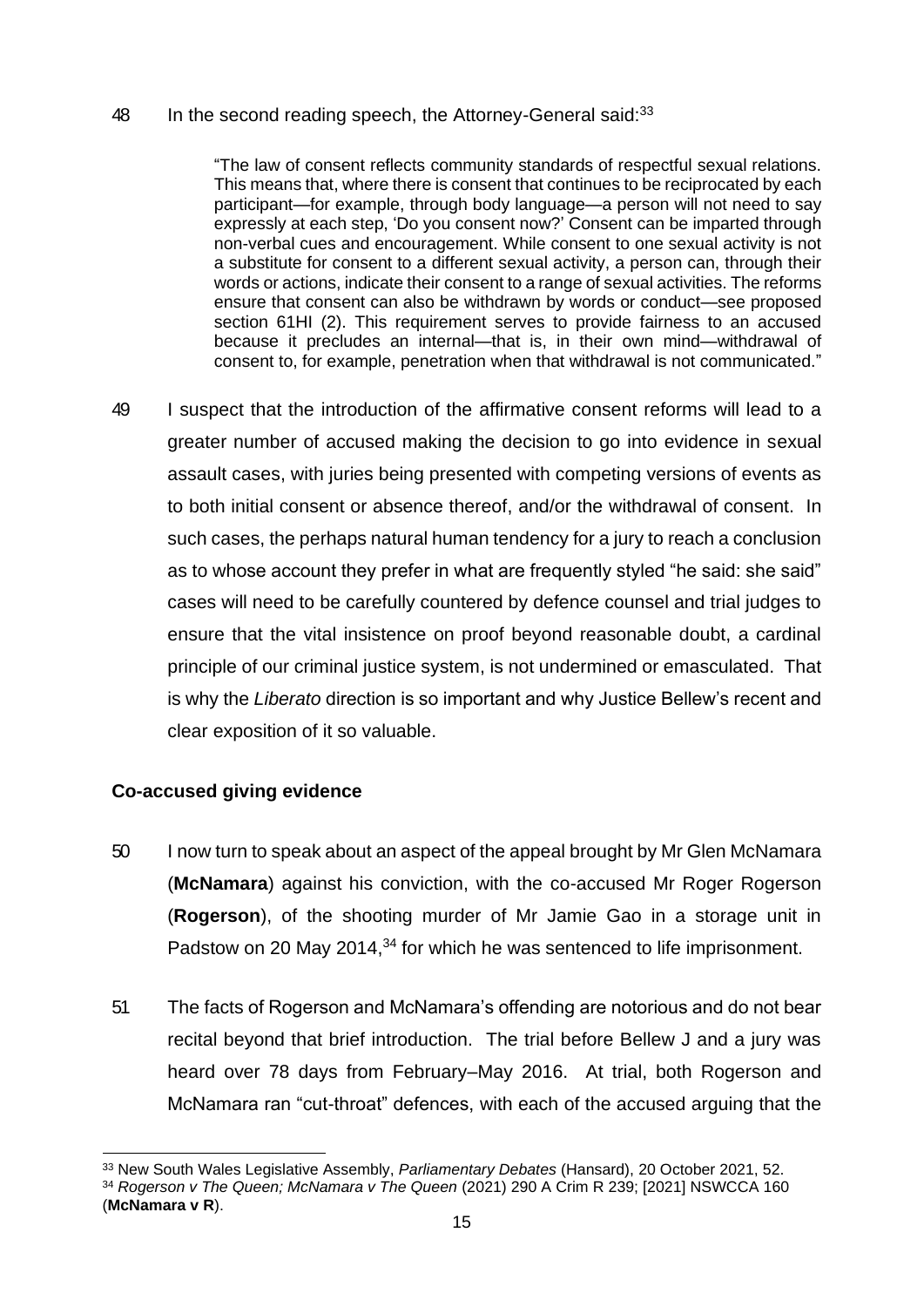other had arranged to meet with the deceased in the storage unit and had subsequently discharged the gun to kill the deceased. It followed that both men denied the existence of a joint criminal enterprise to kill the deceased and steal drugs from him. On McNamara's case, his co-operation with Rogerson to conceal the death of the deceased in the ensuing days, including to dispose of the deceased's body, was compelled by duress, out of fear that Rogerson would engage in violent retributive conduct against him and his family.

- 52 Crucially, for the purposes of the present topic, McNamara elected to give evidence in his defence. On the 49<sup>th</sup> day of the trial, immediately following the close of the case for the Crown, McNamara was called as the first witness in his defence. During McNamara's examination-in-chief, his counsel properly foreshadowed that he would adduce evidence from McNamara of two conversations which allegedly occurred between him and Rogerson. It was not in dispute that the evidence of those conversations was relevant for the purposes of s 55 of the *Evidence Act 1995* (NSW), as, in the words of McNamara's senior counsel on appeal, it would "provide an innocent explanation for what would otherwise be highly incriminating conduct" after the death of the deceased.<sup>35</sup>
- 53 The first of the conversations in question was said to have occurred during February 2014, approximately three months prior to the murder, in the context of McNamara having agreed to write a book concerning Rogerson's life and career as a police officer. In that exchange, Rogerson is alleged to have admitted to McNamara that he had killed or conspired to kill some six people, including Michael Drury, Alan Williams, Christopher Flannery, Warren Lanfranchi, Sallie-Anne Huckstepp and Luton Chu. To give some hint of the "flavour" of the conversation as recalled by McNamara, as outlined by his counsel at trial:<sup>36</sup>

"Rogerson said to the accused, 'When I was charged with conspiracy to murder Drury … Clive Small, got Alan Williams to give me up. Williams only did three years for pleading guilty to conspiracy with Flannery and me to murder Drury. Williams is dead now. It looked like suicide but it wasn't. I never let anyone get away with giving me up. I couldn't let Williams get away with that …

<sup>35</sup> *McNamara v R* at [479].

<sup>36</sup> *McNamara v R* at [481].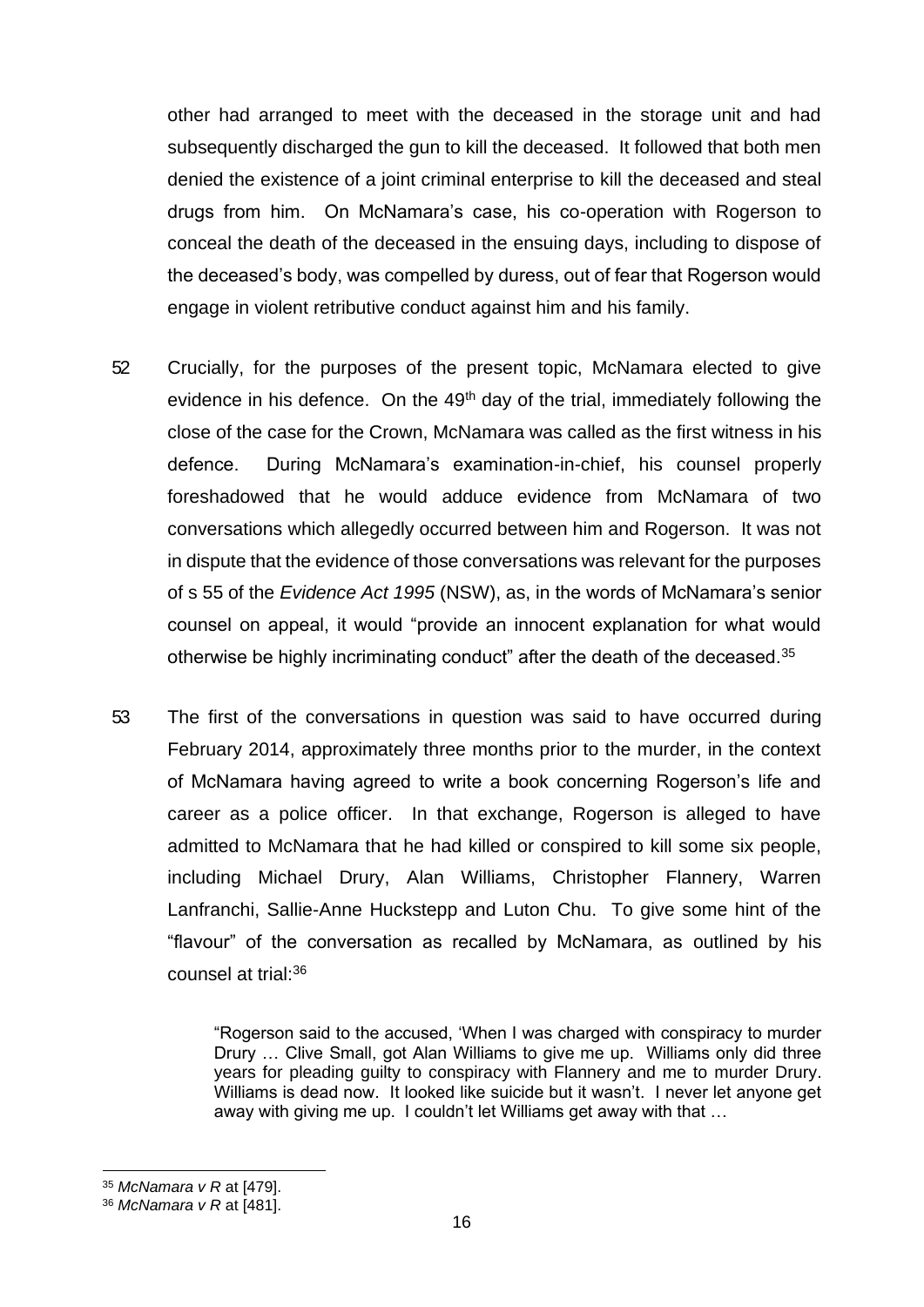The rejoinder from McNamara was, 'You arranged his murder?' [To which Rogerson responded], 'Yeah, I'm connected everywhere. He though[t] he was living the quiet life after getting out of gaol; not so'."

54 The second foreshadowed conversation was much shorter and was alleged, by McNamara, to have occurred in the storage unit on 20 May 2014, immediately after McNamara alleged that Rogerson had killed the deceased and in circumstances where McNamara claimed to have taken cover under a table. At that point, according to McNamara, he asked Rogerson "why? why? why?" did he fire a second and fatal shot at the deceased. Rogerson was said subsequently to have "turned and approached [McNamara] pointing the gun directly at his head" and said: 37

> "I did Drury, I did Drury. I'll do you too. Get up and held me … or I'll leave you on the floor lying next to him … He pulled the [] knife first, get up and help me or you'll be as dead as him, then I'll kill your [daughters]."

- 55 McNamara evidently was seeking to rely on this material to explain his subsequent co-operation with Rogerson in the disposal of the deceased's body.
- 56 Counsel for Rogerson at trial objected strongly to the admission of evidence of these two conversations, on the basis that it would occasion "overwhelmingly unfair prejudice to [Rogerson], incapable of being cured by any reasonable direction to the jury".<sup>38</sup>
- 57 In a ruling given on the following day, the  $50<sup>th</sup>$  of the trial, Bellew J excluded from admission into evidence the entirety of the first conversation and the repeated words "I did Drury" in the second conversation,  $39$  on the basis of s 135(a) of the *Evidence Act*, which provides that:

#### "**General discretion to exclude evidence**

The court may refuse to admit evidence if its probative value is substantially outweighed by the danger that the evidence might—

(a) be unfairly prejudicial to a party

<sup>37</sup> *McNamara v R* at [484].

<sup>38</sup> *McNamara v R* at [473].

<sup>39</sup> *R v Rogerson; R v McNamara (No 45)* [2016] NSWSC 452.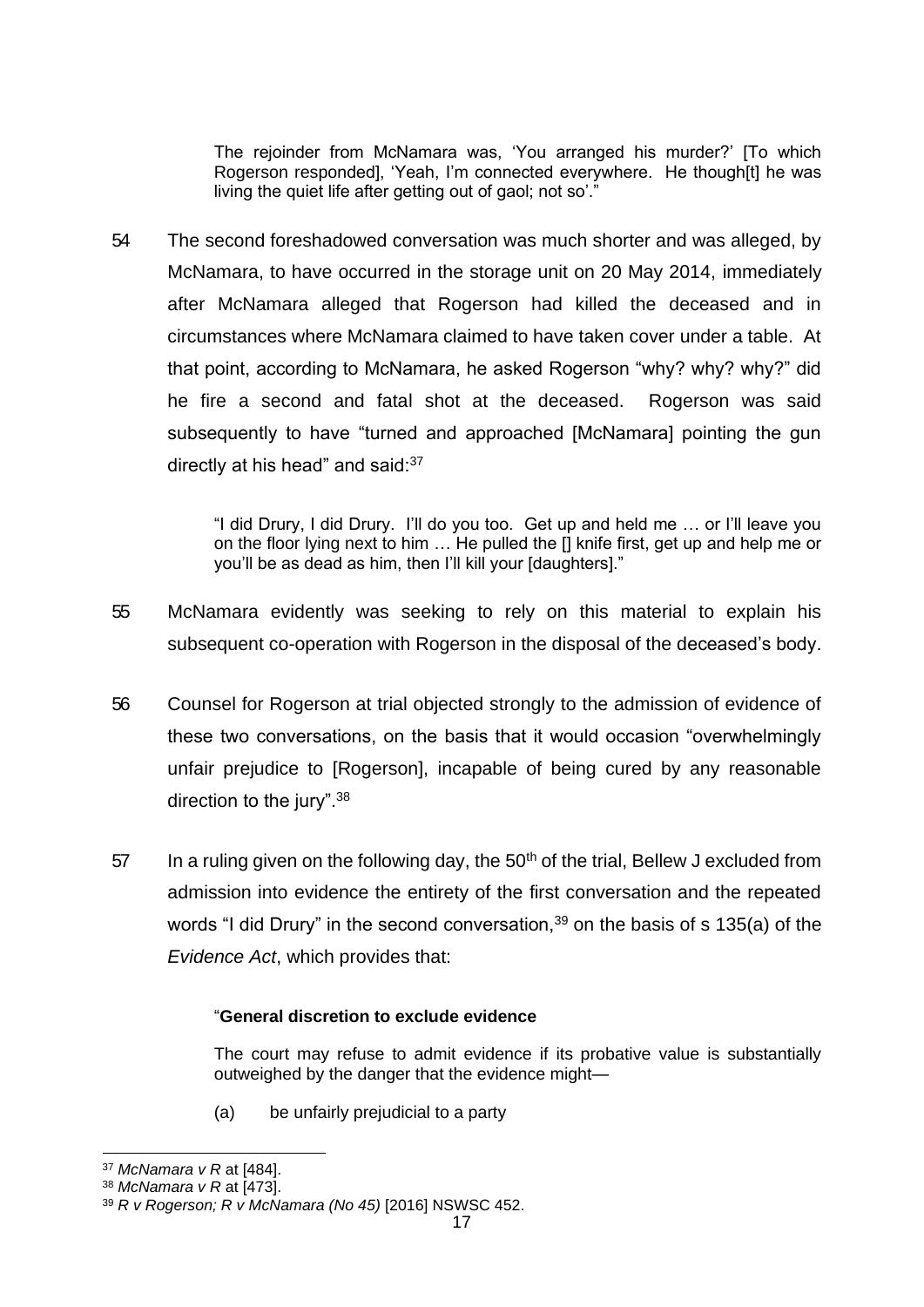…"

- 58 Rogerson's arguments based on prejudice succeeded.
- 59 At trial, the point was not taken that Rogerson was not a "party" to McNamara's trial, with the consequence that s 135(a) was not able to be invoked by Rogerson.
- 60 This point was, however, taken by McNamara's counsel on appeal. The Court said, at [511], that:

"The question as to whether the term 'party' in s 135(a) of the *Evidence Act* extends to a co-accused in a criminal trial must be considered as one of statutory construction having regard to the text of the section read in context (in the widest sense of the word) and having regard to the purpose of the statute or statutory provision in question.<sup>40</sup> The context may be or include statutory, historical or other context such as the procedural or practical context in which the statute is to operate. The immediate context is of course the other provisions of the *Evidence Act* itself, a point emphasised in *Project Blue Sky Inc v Australian Broadcasting Authority* (1998) 194 CLR 355; [1998] HCA 28 at [69]".

- 61 The Court engaged in a close exercise of statutory construction, concluding that the relevant textual and contextual considerations supported a "broader construction" of s 135(a),  $41$  namely that the reference to "a party" extends to a co-accused in a joint trial.
- 62 Although "party" is more commonly employed in the parlance of civil, as opposed to criminal, proceedings, the extension of ss 135 and 136 to apply to criminal trials necessarily entails that an accused is a "party" to criminal proceedings, particularly where the definition of "admission" in the Dictionary to the *Evidence Act* specifies that a "party to a proceeding" includes an accused in a criminal trial.<sup>42</sup>
- 63 That a *co-accused* is also a "party" to a criminal proceeding against an accused was also supported by s 83 of the *Evidence Act*, <sup>43</sup> which preserves the

<sup>40</sup> *SZTAL v Minister for Immigration and Border Protection* (2017) 262 CLR 362; [2017] HCA 34 at [14].

<sup>41</sup> *R v Qaumi (No 24)* [2016] NSWSC 505; *McNamara v R* at [522].

<sup>42</sup> *McNamara v R* at [515].

<sup>43</sup> *McNamara v R* at [517]–[519].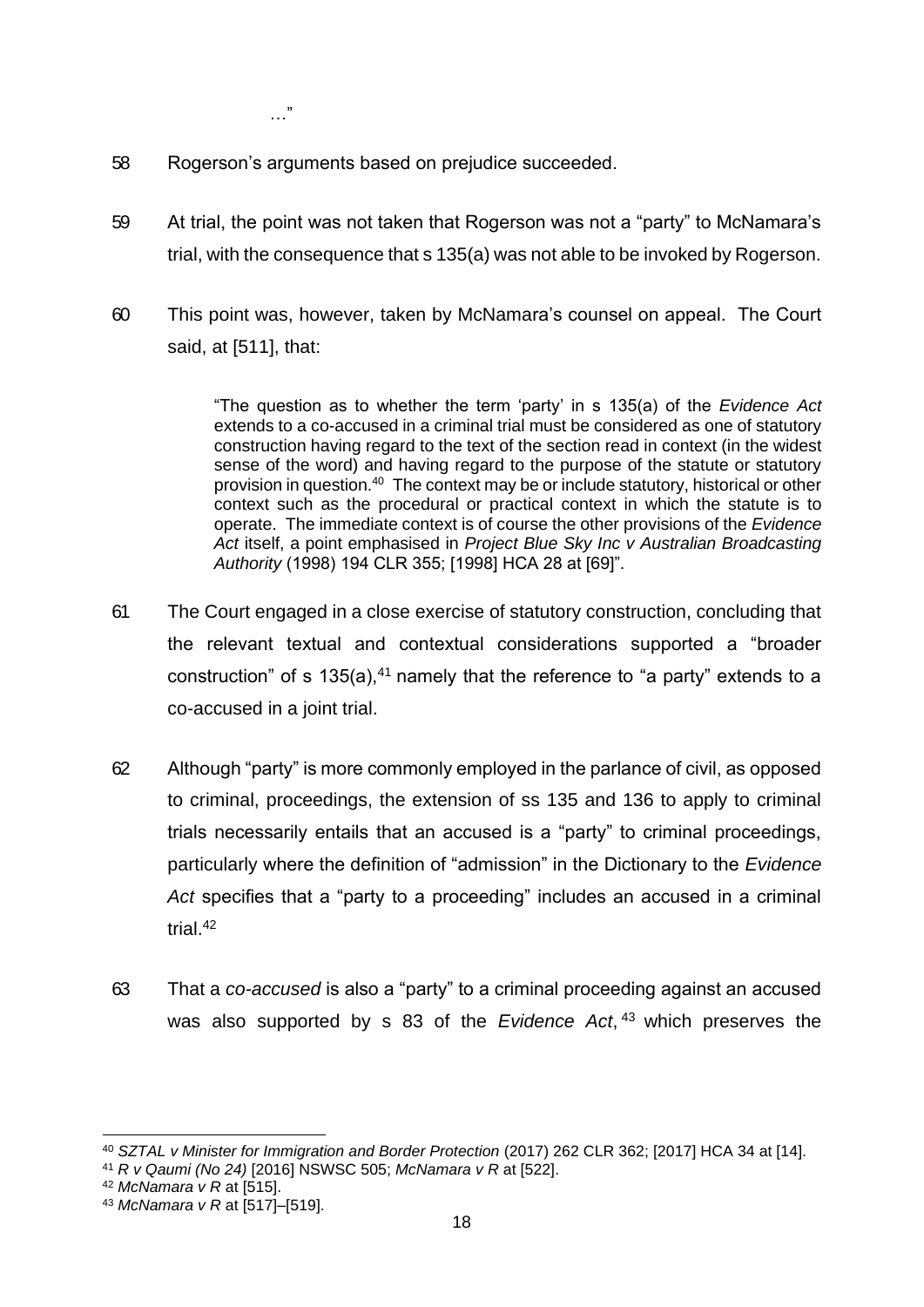application of the hearsay rule to evidence of an admission in the case of a "third party", that term being defined in s 83(4) as:

"a party to the proceeding concerned, other than the party who—

- (a) made the admission, or
- (b) adduced the evidence."

Thus, the definition in s 83(4) contemplates that there may be multiple parties to a criminal proceeding and that a co-accused is to be treated as a "party to the proceeding concerned".

- 64 From these "immediate" contextual considerations, the Court held that if the reference to "party" in s 136(a) did not extend to a co-accused in a criminal trial, then that section would be "robbed of much of its practical value in a joint trial where issues of fairness may require the nuanced and differential treatment of evidence", for example, by way of "express and careful" directions to the jury.<sup>44</sup> Where the power to make such directions derives from s 136, the Court of Criminal Appeal held that "the expression 'unfairly prejudicial to a party' must extend to a co-accused". It followed that Rogerson was a "party" to the trial of McNamara for the purposes of s 135(a) of the *Evidence Act*, on the basis that "party" must have the same meaning in s 135 as in s 136.
- 65 The argument advanced by McNamara, that where there is a joint indictment "[t]here are two trials proceeding together and neither defendant is a 'party' in the trial of the other defendant" was also held to be inconsistent with further aspects of s 135's "immediate context" in the *Evidence Act*,<sup>45</sup> including: s 20;<sup>46</sup> s 27;<sup>47</sup> s 41(4);<sup>48</sup> and s 104(6).<sup>49</sup> It is not necessary to delve into further detail of

<sup>44</sup> *McNamara v R* at [520], citing *Webb v The Queen* (1994) 181 CLR 41 at 89; [1994] HCA 30.

<sup>45</sup> *McNamara v R* at [521].

<sup>46</sup> Which applies only in a criminal proceeding for an indictable offence and where multiple defendants in such a proceeding are referred to as parties to that single proceeding.

<sup>47</sup> Which provides that "a party may question any witness, except as provided by this Act".

<sup>48</sup> Which provides that "a party may object to a question put to a witness on the ground that it is a disallowable question".

<sup>49</sup> Which provides that leave is not to be given for cross-examination of a defendant by another defendant unless "(a) the evidence that the defendant to be cross-examined has given includes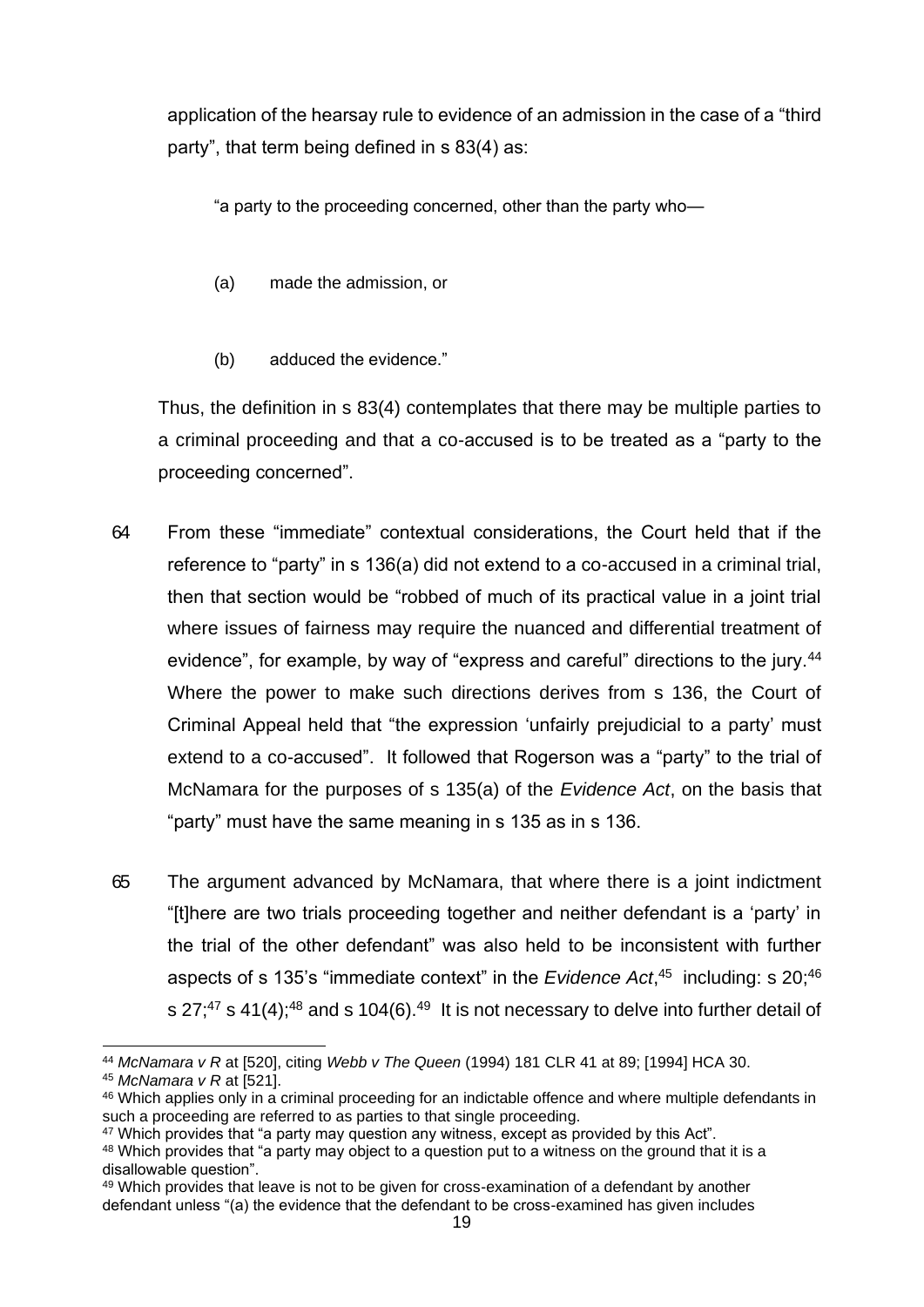the Court's reasoning, including its detailed consideration of the position at common law.

- 66 What the Court of Criminal Appeal's decision makes clear is that s 135(a) of the *Evidence Act* may be relied upon to exclude an accused's relevant, probative evidence if its probative value is substantially outweighed by its prejudicial effect on a co-accused.
- 67 To take stock, the Court of Criminal Appeal in *McNamara v R* held that an accused is a "party" to the trial of their co-accused. It follows that s 135(a) empowers a judge, presiding over a trial of two or more co-accused, to exclude exculpatory evidence sought to be adduced or led from an accused on the objection of a co-accused that the probative value of the proposed evidence, to the accused seeking to introduce it, is substantially outweighed by the danger that the evidence might be unfairly prejudicial to the *co-accused taking the objection*.
- 68 This takes us to the special leave application filed by McNamara in the High Court. That application foreshadows an argument that the construction of s 135(a) given by the Court of Criminal Appeal misapprehends the traditional scope of the discretion at common law, which is limited to the exclusion of evidence tendered by the prosecution and not that which is introduced by the defence. It may be said to follow that the "broader construction" impermissibly fetters the duty of defence counsel to put the entire body of relevant evidence before the tribunal of fact, in order to assist the defence of the accused in answer to the prosecution case, irrespective of whether certain evidence is unfairly prejudicial to a co-accused.
- 69 No doubt the argument rejected by the Court of Criminal Appeal, to the effect that the "broader construction" runs contrary to the principle, rooted in public policy, that a court exercising criminal jurisdiction cannot encumber the process of justice by prohibiting an accused from relying on exculpatory evidence to

evidence adverse to the defendant seeking leave to cross-examine, and (b) that evidence has been admitted".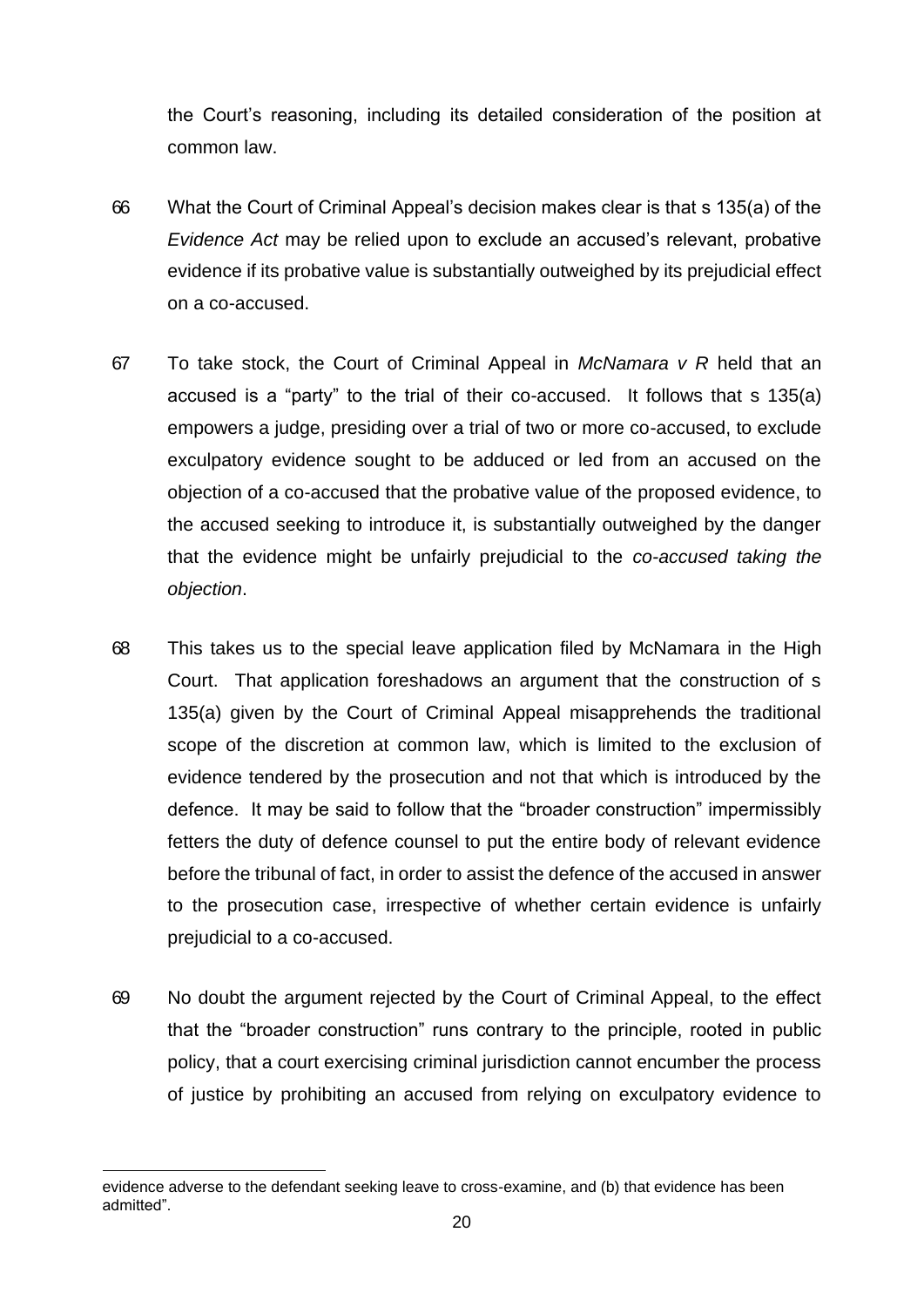defend himself or herself fully, will be re-run.<sup>50</sup> In the Court of Criminal Appeal, reliance was placed upon what was said to be the "English and Commonwealth position" at common law, which has relied heavily upon the statement of Lord Morris in *Lowery v The Queen*, a case in which the applicant sought to adduce expert evidence against his co-accused, that:<sup>51</sup>

"It would be unjust to prevent either of them from calling any evidence of probative value which could point to the probability that the perpetrator was the one rather than the other."

- 70 The "broader construction" of s 135(a) favoured by the Court of Criminal Appeal, in its reliance upon textual and contextual considerations, is also argued to rely upon a misapprehension of the concept of an "indictment", it being argued that a single indictment against two or more co-accused properly admits of two or more separate trials accordingly. Reliance is placed upon the observation of Sir Kenneth Street, with whom Owen and Herron JJ agreed, in *R v Fenwick*, <sup>52</sup> that "[i]ndictments are to be read jointly and severally, and th[e] indictment, as is common practise in cases of murder although it is framed against two accused, is to be regarded as a joint and severable indictment of those accused".
- 71 These arguments, which raise difficult and highly nuanced yet foundational issues of criminal procedure, common law jurisprudence and statutory construction, serve to highlight that where an accused in a joint trial goes into evidence in support of their own "cut-throat" defence, there is necessarily a tension between two important principles. On the one hand, the accused should enjoy an unfettered right to advance his or her case in any way they see fit and, on the other, the trial judge must retain discretionary control of the evidence in order to protect against the danger of unfair prejudice to a party, in the circumstances of the particular trial.

<sup>50</sup> See, for example, *Alister v The Queen* (1984) 154 CLR 404 at 414 per Gibbs CJ, 434–437 per Wilson and Dawson JJ; [1984] HCA 85.

<sup>51</sup> [1974] AC 85 at 102; see, also, *Murdoch v Taylor* [1965] AC 574 at 593; *Makin v Attorney-General (NSW)* [1894] AC 57 at 65; *R v Miller* (1952) 36 Cr App R 169 at 171; *Murch* at [36]–[39].

 $52$  (1953) 54 SR (NSW) 147 at 152.